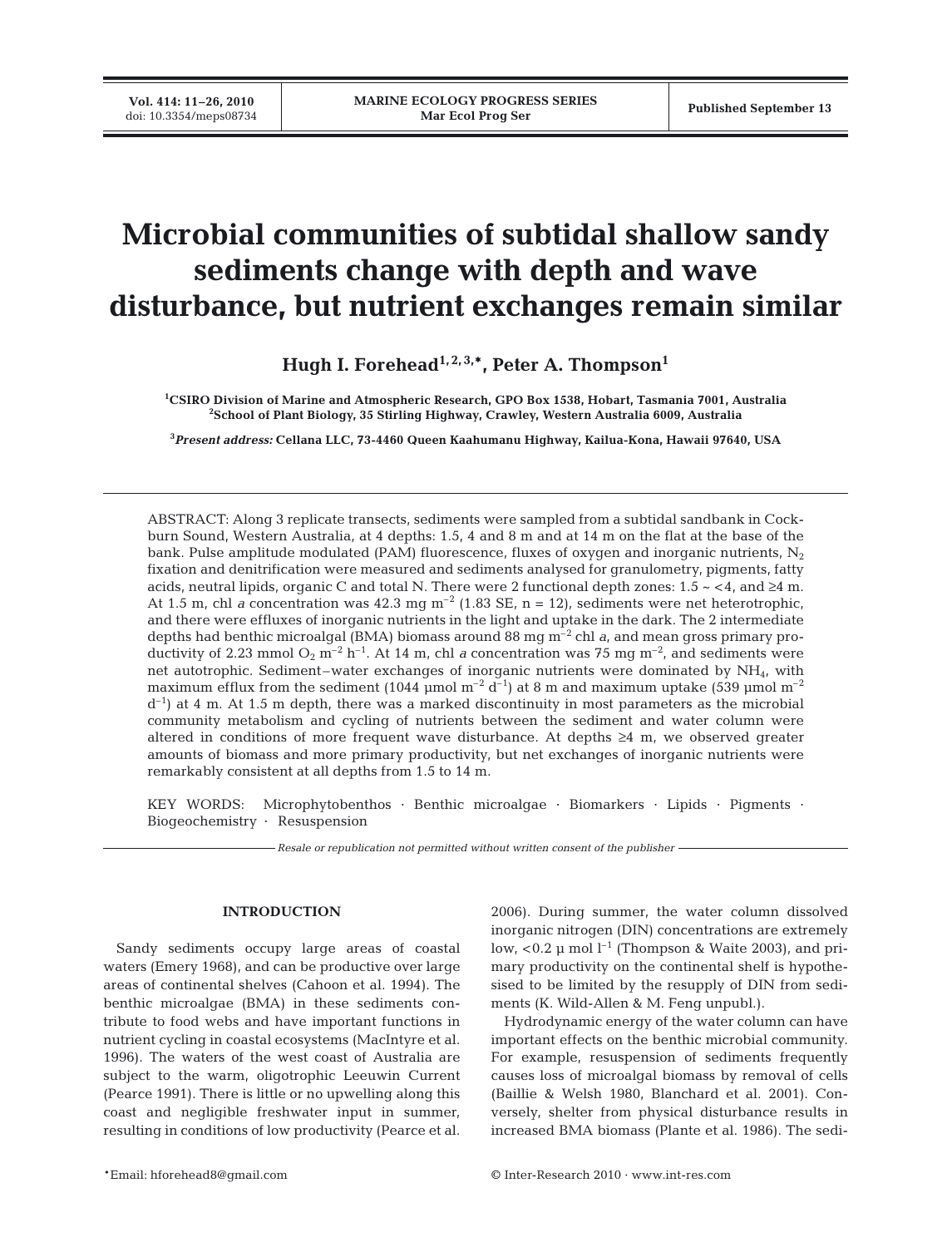ment grain size is generally proportional to the degree of physical disturbance (de Jong & de Jonge 1995), and an inverse relationship between grain size and biomass of diatoms has been shown (Cahoon et al. 1999, Watermann et al. 1999). Coarse sediments with strong advective porewater flows can trap organic matter (OM) and rapidly degrade it, leading to high rates of turnover (Rasheed et al. 2003). Bacteria are a vital part of the sediment microbial community and are influenced by water movement. In flume experiments, the heterotrophic fraction of the sediment community was found to be more easily removed by water flows than BMA (Shimeta et al. 2002). Similarly, the numbers of bacteria were found to be inversely related to the grain size of the sediments on a tidal flat in Nova Scotia, Canada (Dale 1974).

The uptake of nutrients from the water column is affected by the ratio of the autotrophic to the heterotrophic fraction of the sediment microbial community (Nilsson et al. 1991, Engelsen et al. 2008). There is a tendency to greater uptake with autotrophic dominance, and release with greater heterotrophy. The ratio is a function of irradiance, autotrophic biomass and OM concentration (Rizzo et al. 1996), and shifts in the ratio may occur at different depths in different environments. In the productive waters of a Swedish fjord, a light gradient resulted in a transition from autotrophic to heterotrophic dominance at a depth of only 5 m (Sundbäck et al. 2004). In the clearer waters off North Carolina, USA, sediments became net heterotrophic at 15 m, although BMA biomass extended to a depth of 41 m (Cahoon & Cooke 1992).

Much of the work on the ecology and biogeochemistry of subtidal sediments has been done in cool (Cahoon et al. 1993, Böer et al. 2008), more eutrophic (Lukatelich & McComb 1986) and more sheltered waters (e.g. Blanchard 1990), and the coast of Western Australia provides a useful contrast. Here we examined the effect of a depth gradient on subtidal sandy sediments from near the surface to 14 m depth in a relatively exposed, warm and oligotrophic environment. We hypothesised that variation in light and wave energy would affect BMA biomass in these shallow sandy sediments. In addition, we hypothesised that the ratio of microbial autotrophs to heterotrophs would decrease with depth, with the decreasing autotrophic dominance resulting in a decline in net primary productivity (NPP) and a reduction in the uptake of inorganic nutrients.

## **MATERIALS AND METHODS**

**Location.** Cockburn Sound is a sandy basin on the west coast of Western Australia (Fig. 1). The sound is 16 km long by 9 km wide, and the depth of the central flat ranges from 16 to 22.1 m (Australian Hydrographic Service 2001). It is enclosed to the east and south by a coastline of carbonate sand beaches and limestone headlands. The western border is formed by subtidal sandbanks, rocky reefs, Garden Island and the causeway that joins the island to Cape Peron. Transects for this study were on the southern side of the subtidal Parmelia Bank (32° 8' S, 115° 43' E), which joins Woodman Point to make the northern border of the sound. Parmelia Bank sediments are comprised of at least 50% calcium carbonate (shell fragments, mainly foraminifera and molluscs), quartz and minor amounts of feldspar (Brachmanis 2002). The area is microtidal (range 0.1 to 0.9 m), and water temperatures range from ~15° to 24°C over an annual cycle (Western Australia Department of Environmental Protection 1996).

**Collection of samples.** Three transects, 50 m apart running north–south down Parmelia Bank (Fig. 1), were sampled at depths of 1.5 (top of bank), 4, 8 and 14 m (sandflat at the base of the bank) by SCUBA divers. Intact sediment cores (50 mm diameter, 3 depth<sup>-1</sup> transect<sup>-1</sup>) were collected for ex situ incubations to measure fluxes of oxygen and inorganic nutrients, fluorescence,  $N_2$  fixation and denitrification. Sample collection was carried out in summer, on 2 and 9 February 2004. Equipment and manpower constraints required 2 visits. All samples and cores were collected on the first occasion except for the cores used to measure denitrification. Weather and sea conditions were similar between the 2 trips.

Material for pigment analysis was taken from the same cores that were used for oxygen, nutrient and  $N_2$ fixation fluxes immediately after flux measurements were completed. The top 5 mm of the sediment was removed and gently homogenised, and subsamples were placed in cryogenic vials and then into liquid  $N_2$ (–176°C). Because of the amount of material needed, samples for bulk sediment parameters (granulometry, lipids and %C and %N content) were harvested from the top 5 mm of sediment extruded from separate 100 mm diameter cores. These samples were collected into solvent-rinsed glass jars and kept frozen at –20°C.

For flux measurements, sediment cores were carefully collected without visibly disturbing the sediment surface and transported to the laboratory in cooled insulated containers. In the laboratory, cores were kept submerged in recirculated, filtered (2 μm) site water, at an *in situ* temperature of 24°C and photosynthetically active radiation (PAR) of 500 µmol of photons  $m^{-2}$  s<sup>-1</sup> during the simulated *in situ* photoperiod of 13.5/10.5 h light/dark. We chose 500 µmol of photons  $m^{-2} s^{-1}$ , as it was measured at intermediate depths in this region, and it was considered sufficient to saturate photosynthesis based on pulse amplitude modulated (PAM) flu-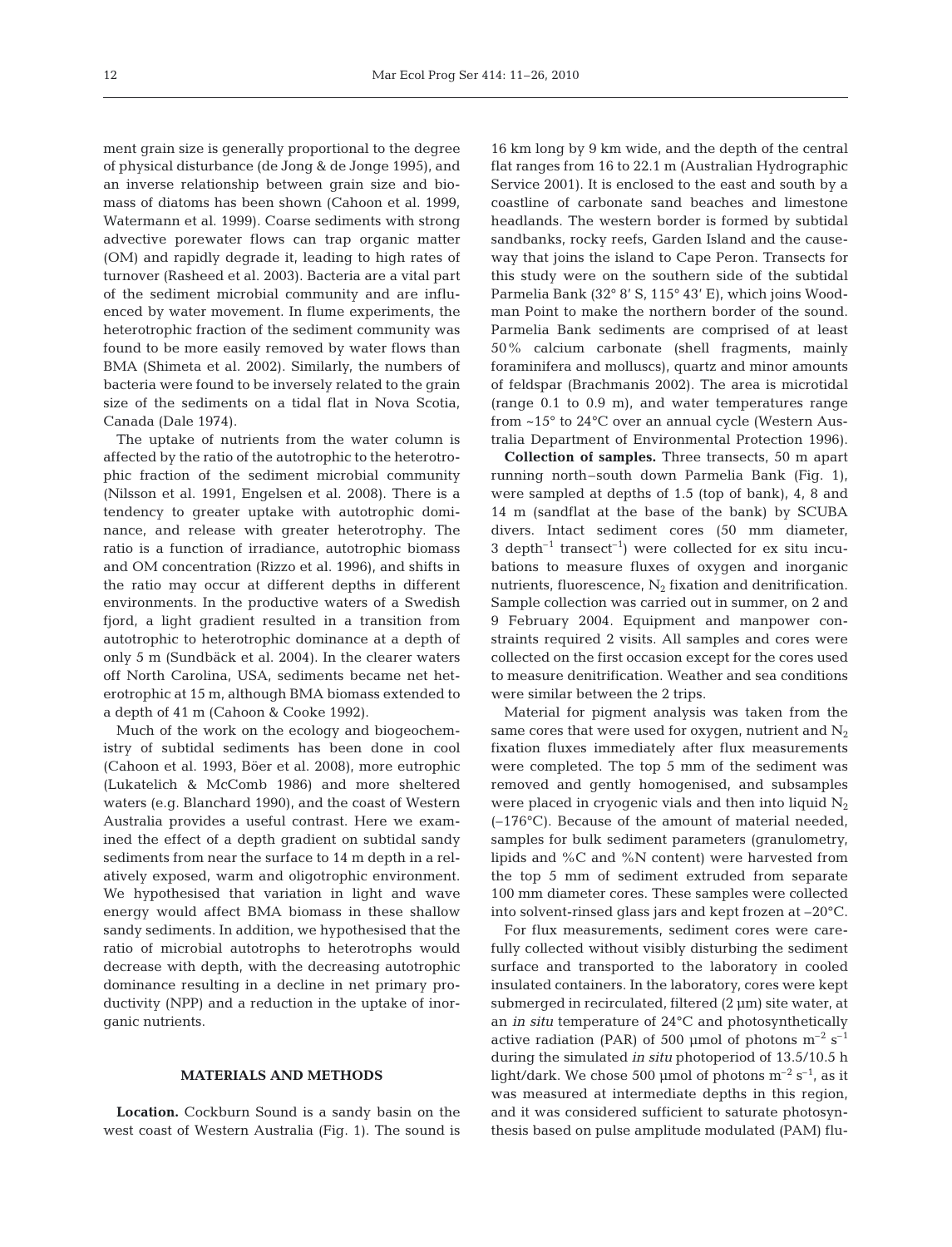

Fig. 1. Location of Cockburn Sound relative to the city of Perth, Western Australia. Inset: Circle denotes study site at the southern side of the Parmelia Bank

orescence measurements (Forehead 2006). Cores were very gently stirred with individual Teflon-coated magnetic stirrer bars (25 mm long), suspended ~50 mm above the sediment and driven by an external magnet rotating at 60 rpm, a rate used in studies of these processes elsewhere (Dalsgaard et al. 2000, Cook et al. 2004b). This speed was sufficient to circulate the water without causing any visible disturbance of the sediment surface. Cores were allowed to equilibrate in the laboratory for at least 6 h before flux measurements commenced. During the flux measurements, dissolved oxygen (DO) concentrations in capped cores were allowed to deviate by no more than 20% from initial values. Measurements of fluxes across the sediment–water interface in illuminated cores were carried out during *in situ* daytime and in darkened cores at night, to capture any existing endogenous diurnal patterns. Water samples were immediately filtered through pre-combusted Whatman GF/F filters into 10 ml polypropylene tubes, and frozen at –20°C. Nutrient analysis was carried out within 8 mo of sample collection.

**Site measurements.** PAR was measured with a Li-Cor LI-192SA  $\pi$  (180°) sensor attached to a LI-250A PAR meter (Li-Cor Biosciences). Salinity, DO and temperature were measured with a Yeo-Cal model 611 Intelligent Water Quality Analyser (Yeo-Kal Electronics).

**Grain sizing.** Sediments from each site were dried at 50°C and weighed before wet sieving through an 11-sieve stack (2360 to 45 μm). The sieves containing the sediments were then dried at room temperature, and the sediment fractions were weighed. Median grain size was calculated from the cumulative weight plot using the 11 size classes on the *x*-axis and % of total on the *y*-axis. The degree of sorting was calculated using the inclusive graphic quartile deviation index (QDI; Giere et al. 1988):

QDI = 
$$
\frac{\varphi 84 - \varphi 16}{4} + \frac{\varphi 95 - \varphi 5}{6.6}
$$
 (1)

where  $\varphi = -\log_2$  (grain size in  $\mu$ m),  $\varphi$ *x* is the ϕ value of the *x*th percentile of the cumulative weight plot. The results for sediment grain size at different depths were classified into 1 of 7 categories based on their degree of sorting.

**Organic carbon (OC), nitrogen.** Sediment samples were freeze-dried and ground to a powder with a mortar and pestle. For OC analysis, 4 mg samples

were weighed into aluminium cups (Elemental Microanalysis); for N analysis, sample weight was 40 mg and tin cups (Elemental Microanalysis) were used. Before analysis for OC, samples were sequentially acidified with sulphurous acid to remove carbonate (Nieuwenhuize et al. 1994) and dried in an oven at 50°C. Sediment samples for nitrogen analysis were weighed into tin cups. Samples were analysed for nitrogen and carbon contents using a Carlo Erba NA1500 CNS analyser interfaced via a Conflo II to a Finnigan Mat Delta S isotope-ratio mass spectrometer operating in the continuous-flow mode. Combustion and oxidation were achieved at 1090°C and reduction at 650°C. Where necessary (because of high carbon contents) the carbon signal was quantitatively diluted with helium.

**Lipids.** Sediment samples were extracted 3 times by a 1-phase dichloromethane–methanol–water mixture (3:6:1 v:v:v) according to a modified version of the method of Bligh & Dyer (1959). An aliquot of the total extract was saponified with 3 ml of 5% KOH in methanol:water (80:20) and heated at 80°C for 2 h. The neutral lipid fraction was extracted into hexane:chloroform (4:1) (this mixture of solvents was used for the remainder of the extractions), then acidified and the fatty acid (FA) fraction extracted. The neutral (minus FAs) fraction was treated with *bis*(trimethylsilyl) trifluoroacetamide (BSTFA), 100 μl at 60°C for 2 h to con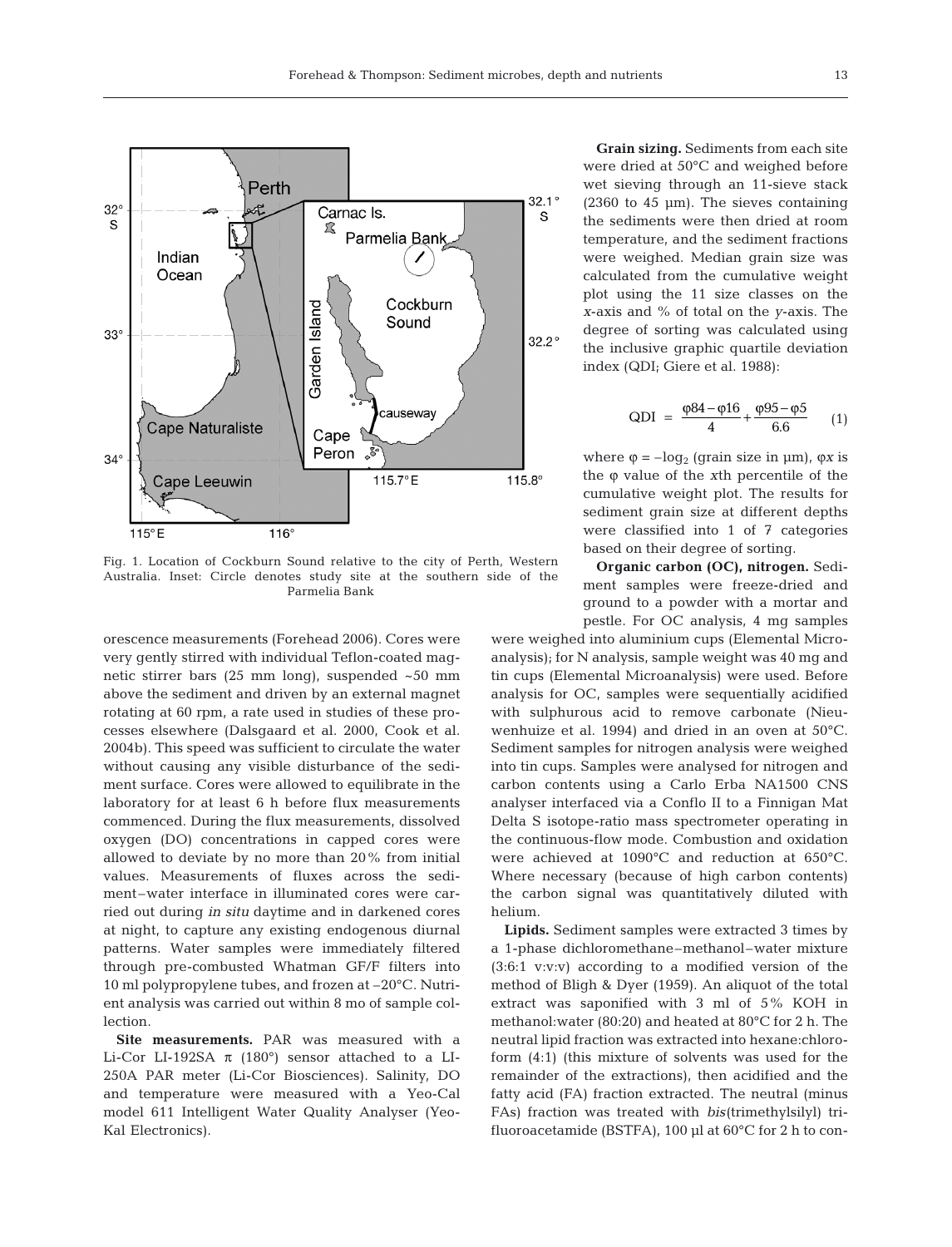vert hydroxylated compounds such as sterols and alcohols to their trimethylsilyl (TMSi) ethers. The FA fraction was treated with MeOH:HCl:CHCl<sub>3</sub>  $(10:1:1)$  at 80°C for 2 h, and the resulting FA methyl esters were extracted. Initial gas chromatography (GC) was performed using a Varian CP 3800. Analysing the residual neutral fraction, the GC was equipped with a 50 m  $\times$ 0.32 mm i.d. cross-linked 5% phenyl-methyl silicone (HP5, Hewlett Packard), fused-silica capillary column. The FA fraction (as methyl esters) was analysed on the same instrument, except that a septum programmable injector (SPI) was used with the capillary column (Hewlett Packard HP1: fused-silica, 50 m  $\times$  0.32 mm i.d. cross-linked 1% phenyl-methyl silicone). Sterol and FA fractions were analysed using a flame ionisation detector (FID), with  $5β$ (H)-cholestan-24-ol as the internal standard for sterols and the methyl ester of tricosanoic acid as the internal standard for FA. Peak identifications were based on retention times relative to authentic and laboratory standards and subsequent combined GC and mass spectrometer (GC-MS) analysis. The detection limit for individual sterols and FAs was  $\sim 0.2$  mg m<sup>-2</sup> of 5 mm deep sediment. Individual sterols and FAs were identified by GC-MS analyses performed on a Thermoquest/Finnigan GCQ-Plus bench-top mass spectrometer fitted with a direct capillary inlet and an automated on-column injector. Data were acquired in scan acquisition or selective ion monitoring. The nonpolar column (HP5) and operating conditions were the same as that described above for the GC-FID analyses, except that helium was used as the carrier gas.

Samples of *Halophila ovalis* were collected from near Cockburn Sound and frozen in liquid  $N_2$  until analysis. Leaves were cut into pieces and macerated with a mortar and pestle in the same dichloromethane– methanol–water mixture that was used for the sediments. The remainder of the analyses were performed as above.

For sediment community analysis, biomarkers were used to quantify the major classes of micro-organisms. Specific FAs were ascribed to the following taxonomic or functional groups: diatoms, chlorophytes, cyanophytes, bacteria and heterotrophs (Table S1 in the supplement at [www.int-res.com/articles/suppl/m414](http://www.int-res.com/articles/suppl/m414p011_supp.pdf) [p011\\_supp.pdf\)](http://www.int-res.com/articles/suppl/m414p011_supp.pdf) and neutral lipid as autotrophs, BMA, heterotrophs, seagrass and bacteria (Table S2) as per references cited. The classification 'heterotrophs' encompassed any non-photosynthetic organisms (e.g. heterotrophic bacteria, protozoa, fungi or fauna) found in the sediment. We considered 15:0 FA separately from the other bacterial FAs because of its large concentrations and potentially ambiguous origins (mostly bacterial, Sass et al. 2002; but also in diatoms, Dunstan et al. 1993), so it was not included in estimates of bacterial biomass. FAs used to calculate total BMA FAs were: 14:0, 16:4, 16:1ω9, 16:1ω7, 16:0, 18:2ω6, 18:4ω3, 18:1ω9, 20:5ω3, 22:6ω3; diatoms: 14:0, 16:0, 16:1ω7, 20:5ω3. These latter assignations were made based on the ratios in which they presented (particularly the ratio of 16:0 to 16:1ω7) and in conjunction with other biomarkers and microscopy. Quantities of some other BMA FAs were probably also from diatoms, but their proportions were not known. The chlorophyte (green algae) FAs could also be found in some other classes, so assignations to that class were made in conjunction with pigments (chl *b*, lutein; Jeffrey et al. 1997).

Sterols are referred to by their trivial names for ease of reading, i.e. cholesta-5,22E-dien-3β-ol as 22-dehydrocholesterol; cholest-5-en-3β-ol as cholesterol; 24-methylcholesta-5,22E-dien-3β-ol as brassicasterol; 24-methylcholesta-5,24(28)-dien-3β-ol as 24-methylenecholesterol; 24-methylcholest-5-en-3β-ol as campesterol; 24-ethylcholesta-5,22E-dien-3β-ol as stigmasterol; 24-ethylcholest-5-en-3β-ol as sitosterol; and  $4\alpha$ , 23, 24-trimethyl-5α-cholest-22E-en-3β-ol as dinosterol.

The conversion of stenols to stanols (hydrogenation of the delta 5 bond) is an early step in the process of diagenesis of stenols. Thus we used the stanol:stenol ratio as an index of bacterial reprocessing and grazing by metazoans (Gagosian et al. 1980, Jaffe et al. 2001).

**Pigments.** Sediments were extracted twice in 100% acetone at 4°C (18 and 4 h). Following extraction, water was added to give a ratio of 9:1 acetone:water by volume, and filtered (0.2 μm membrane filter; Whatman Anatop) before analysis by a Waters high performance liquid chromatograph (HPLC), comprising a model 600 controller, 717 plus refrigerated auto-sampler, and a 996 photodiode array detector. Pigments were separated as described by Wright et al. (1991), detected at 436 nm, and identified against standard spectra. Concentrations of chl *a*, chl *b*, β,β-carotene, and β,ε-carotene in sample chromatograms were determined from standards, and all other pigment concentrations were determined from standards of purified pigments isolated from algal cultures. Information for the assignation of microalgal marker pigments was drawn from Jeffrey et al. (1997).

The phaeopigments: chlorophyll ratio has been used to indicate the physiological or grazing state of a BMA community (Bidigare et al. 1986, Mundree et al. 2003). In this study, phaeophytin *a* and pyrophaeophytin *a* were the only degraded pigments that could be distinctly and reliably separated; therefore, the ratio of (phaeophytin *a* + pyrophaeophytin *a*) to chl *a* was used.

**Nutrient fluxes.** Incubations ranged from 2 to 3 h, depending on the rates of change of DO concentrations (to keep within the limit of a 20% increase or decrease). Inorganic nutrients were analysed on a Lachat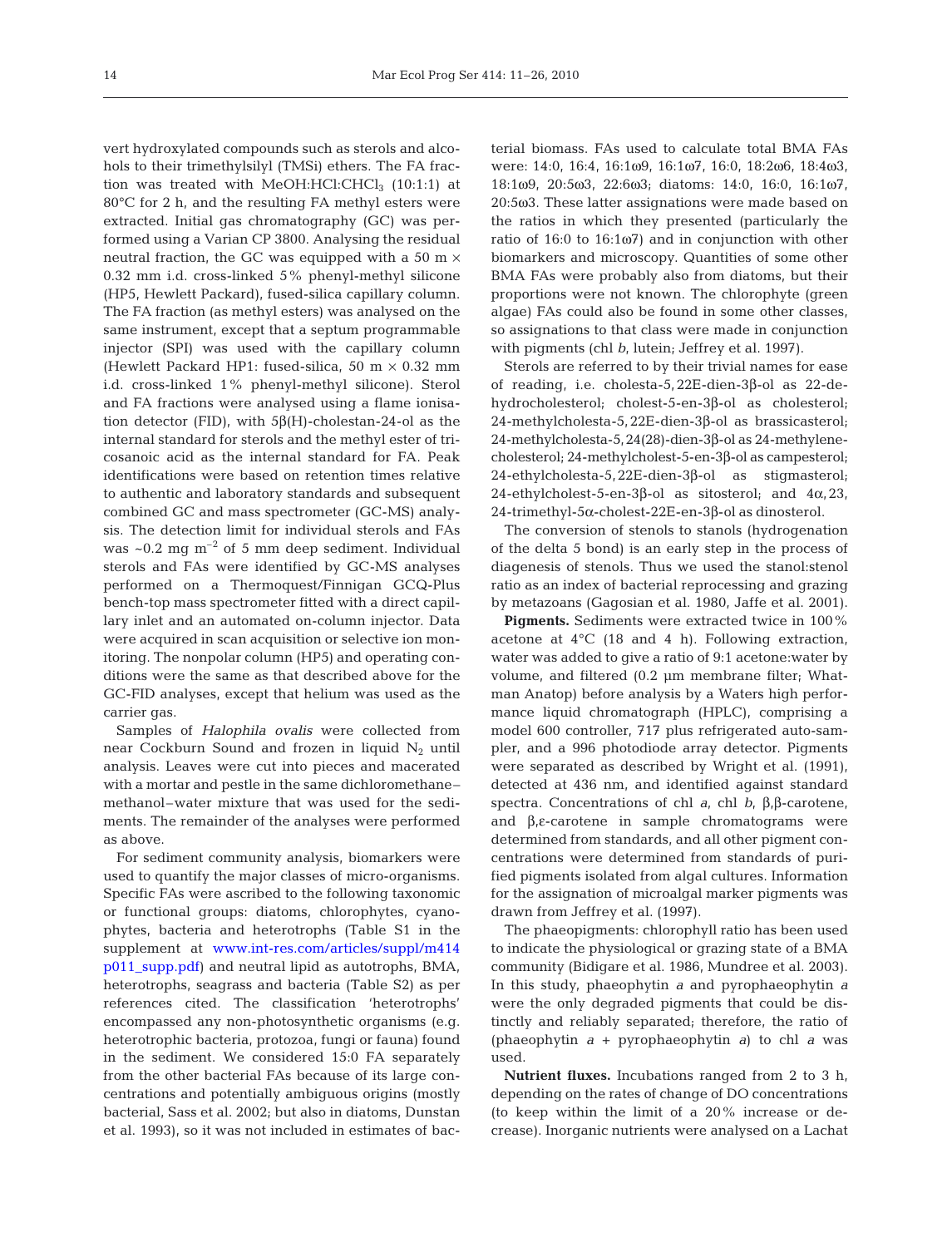8000QC flow injection system.  $NO_2^-$ ,  $NO_3^-$  and  $PO_4^$ were analysed by Lachat standard methods.  $NH_4^+$  was analysed using *o*-phthalaldialdehyde (OPA) derivatisation and fluorescence detection as described by Watson et al. (2005), except that the oven temperature was set at 50°C. Reference standards were from Ocean Scientific International (Petersfield, UK).

Flux rates were calculated as:

$$
rate = \frac{\Delta[n] \times v}{A} \tag{2}
$$

where Δ[*n*] is the change in concentration of inorganic nutrient(s) over the incubation period, *v* is the volume of the water column in the core, and *A* is the crosssectional area of the sediment surface. Hourly flux rates were extrapolated to 24 h rates as follows: fluxes in the light were multiplied by the interval over which PAR was at or above optimal irradiance for diatoms (using I<sub>opt</sub> values measured with PAM fluorometry; see below). These intervals were adjusted for depth by multiplying PAR by the depth in m and a locally determined attenuation factor  $(K_d)$  of 0.18 m<sup>-1</sup> (Thompson & Waite 2003); the resulting periods were 13.4 h at 1.5 m, 13.3 h at 4 m, 12.4 h at 8 m, and 9.8 h at 14 m. PAR through the day was modelled by a sinusoidal function, based on irradiance data from nearby Hope Valley (Mountford & Greico 2002). Flux rates from darkened cores were multiplied by the remainder of the 24 h. A value of  $K_d = 0.108$ (P. Thompson unpublished data) was used to estimate the light climate in deeper waters.

**Oxygen fluxes.** Cores for oxygen flux analyses were measured for dissolved oxygen (DO) with a calibrated WTW Oxi 440 probe (precision  $\pm$  5%). The tops of the cores were raised above the surrounding water level and capped with watch glasses, and any bubbles were carefully removed. Measurements of [DO] were made at the beginning and end of incubations, and the rate of oxygen increase or decrease was calculated as:

$$
rate = \frac{\Delta[O_2] \times v}{A} \tag{3}
$$

Symbols are the same as for nutrient flux calculation. The rate of oxygen evolution during the day was used as a measure of NPP; oxygen uptake in the dark was used for community respiration (CR). Gross primary productivity (GPP) was calculated as the sum of NPP and CR.

To test for linearity, 4 measurements were made through the course of incubations for different sediments, and the fit to a straight line was consistently good ( $\mathbb{R}^2 \ge 0.98$ ). Rates of NPP over 24 h were calculated by the same method used for nutrient fluxes (see above).

**PAM fluorometry.** Fluorescence parameters of BMA communities were measured from intact cores with a Phyto PAM 4 channel fluorometer (Heinz Walz GmbH) fitted with a Phyto-EDF fibre-optic attachment, designed for use on biofilms. The 4-channel fluorometer allows simultaneous measurements from 3 taxa with substantially different pigments. Microalgal cultures from the CSIRO Collection of Living Microalgae were used to calibrate the taxonomic discrimination of the measuring software (Phyto-Win v1.46, Heinz Walz). The cultures used were: brown, *Navicula jeffreyi* (CS-46); green, *Dunaliella* sp. (CS-353); and bluegreen, *Oscillatoria* sp. (CS-52). Given the reference spectra used in the Phyto PAM, 'browns' are approximately equivalent to any species with chl *c* (referred to hereafter as browns), greens would contain chl *b* ('greens') and cyanophytes would contain zeaxanthin ('blue-greens'). All fluorescence terminology is consistent with Büchel & Wilhelm (1993). Measurement light was supplied at 25 Hz or 12 μs pulses at 4 wavelengths (470, 520, 645, 665 nm) to determine  $F_0$  (the initial minimal fluorescence yield). Saturating irradiance pulses of 0.2 s duration at 2600 µmol  $m^{-2}$  s<sup>-1</sup> were applied in conjunction with increased actinic light at 1, 32, 64, 90, 150, 240, 320, 405, 480 and 610 μmol m–2 s–1 to provide estimates of relative electron transport rates (ETR) which were used to construct rapid light curves and fit to the model of Eilers & Peeters (1988) to estimate photosynthetic parameters  $ETR<sub>max</sub>$  (maximum electron transport rate),  $I_{opt}$  (optimal irradiance = that which saturated ETR), and alpha ( $\alpha$  = initial slope of irradiance versus ETR curve). The average instrument gain was 20.3 and ranged from 17 to 24. The active fluorescence  $(\Delta F)$  is the difference between the fluorescence yield from a repeated saturating pulse (maximum yield,  $F<sub>m</sub>$ ) and the yield in the near dark  $(F_0)$  after Brack & Frank (1998),

$$
\Delta F = (F_{\rm m} - F_{\rm o}) \tag{4}
$$

and provides a precise measure of relative biomass in the 3 different taxa.

The effective quantum yield of photochemical energy conversion in photosystem II (PSII) was defined after Genty et al. (1989) as:

$$
\Theta_{\rm PSII} = (F_{\rm m'} - F)/F_{\rm m'} \tag{5}
$$

**Denitrification.** Denitrification was measured by the isotope pairing method (Nielsen 1992). A time series of 4 (independent) cores was used for illuminated (as for oxygen fluxes) and dark (wrapped in aluminium foil) incubations for each depth. In the same manner as the nutrient fluxes, cores were stirred by magnets suspended ~50 mm above the sediment rotating at ~60 rpm. Experiments commenced with the addition of stock  ${}^{15}NO_3^-$  to a final concentration of ≈60 µM in the water column over the sediment. This concentration was chosen after a series of experiments (as described by Rysgaard et al. 1995) had shown that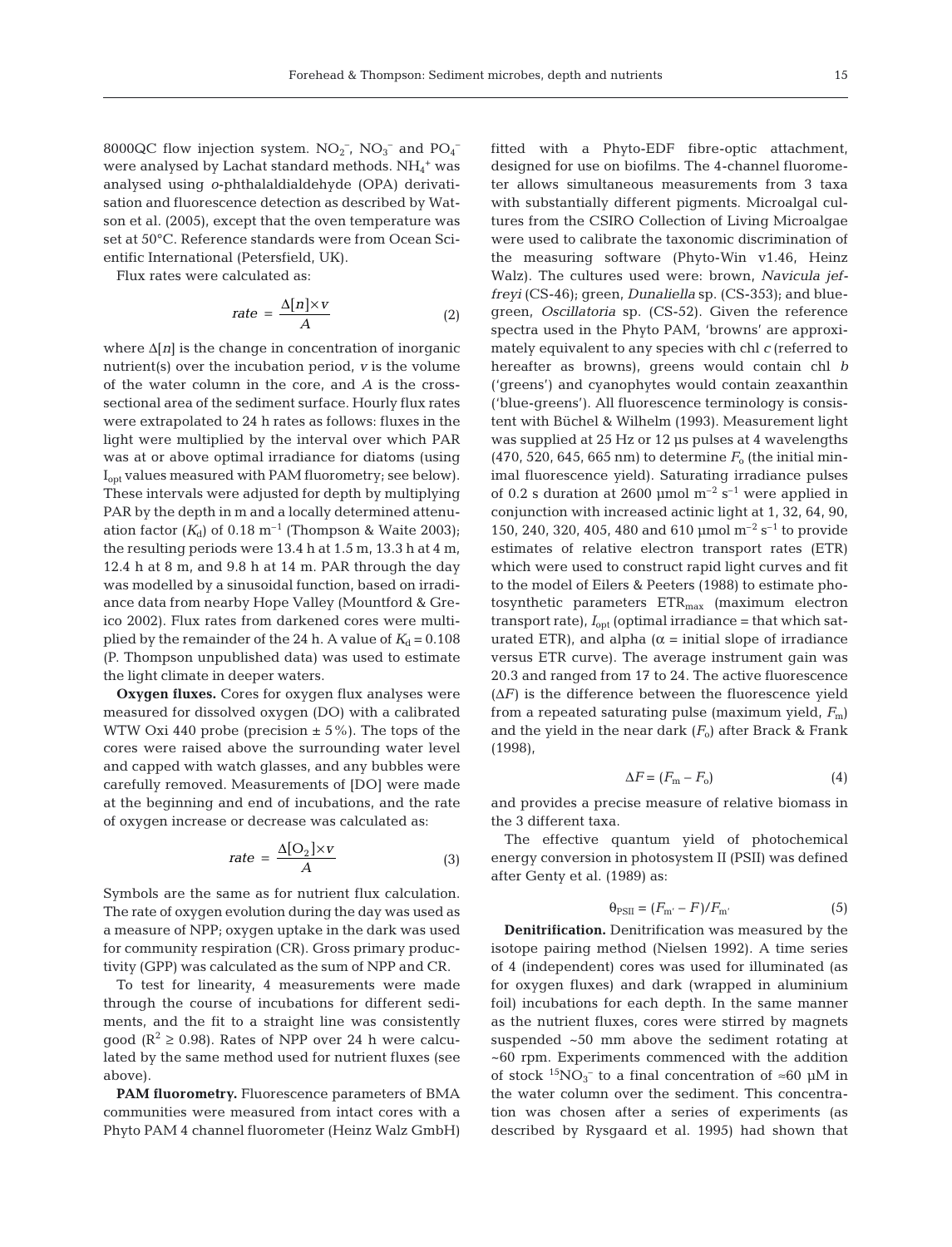concentrations of  ${}^{15}NO_3^-$  above 40 μM gave constant values of denitrification. Samples were taken for analysis of total  $NO<sub>3</sub><sup>-</sup>$  before and after the addition of  $^{15}NO_3^-$  in order to calculate final  $^{15}N$  enrichment. Cores were then capped and left for 2 h to allow the added  ${}^{15}NO_3^-$  to diffuse into the denitrification zone and attain equilibrium. Cores were sacrificed over a time span that allowed the DO to decrease by no more than 20% below saturation. They were sacrificed as follows: 1 ml of  $50\%$  ZnCl<sub>2</sub> was added to the water overlying the sediment, and the sediment was gently homogenised with the water column using a metal rod; coarser particles were allowed to settle for about 1 min before a sample of about 40 ml was taken using a gas-tight syringe. The sample was then placed in a 12 ml Exetainer (Labco) to which 250 μl of  $50\%$  w/v  $ZnCl<sub>2</sub>$  had been added. A headspace of He was introduced into the Exetainers within 2 wk, and the gas samples were subsequently analysed for the isotopic composition of the  $N_2$  gas within several months. The gas was analysed using a Carlo Erba NA1500 CNS analyser interfaced via a Conflo II to a Finnigan Mat Delta S isotope-ratio mass spectrometer, in turn interfaced with a Hewlett Packard 5890 GC. Denitrification rates were calculated according to the isotope pairing equations of Dalsgaard et al. (2000).

 $N_2$  **fixation.**  $N_2$  fixation was measured by the acetylene reduction assay (Capone 1993). Cores were raised until the tops were clear of the water surface and water was gently removed until a depth of 50 mm remained over the sediment–water interface and sufficient to cover the stirrer bars. The cores were capped, using airtight clear lids, and acetylene was injected via a small septum to give a concentration of >20%. For each incubation, a time series of 3 gas samples was collected via the septa into 5 ml evacuated glass tubes (Vacutainer). Four hour incubations were performed, illuminated (500 μmoles of photons  $m^{-2}$  s<sup>-1</sup>) during the day and in the dark overnight, to capture any diurnal patterns of  $N_2$  fixation. Two cores were incubated for each depth and transect: 1 in the light, 1 in the dark. The concentration of ethylene in the gas samples was measured within 1 wk using a Hewlett Packard 5890 GC equipped with an Alltech AT Alumina column (30 m, 0.53 mm i.d.) and a FID. A conversion factor of 4:1 was used to convert ethylene reduction to potential  $N_2$  fixation (Capone et al. 1992).

**Statistics.** We used analysis of variance (ANOVA) or the general linear model routine followed by Tukey's Honestly Significant Difference test (post hoc) in SPSS or Dunnett's test in Sigma Stat (Systat Software). Other statistical procedures included paired *t*-tests and Pearson's correlations. Where necessary, data were natural log transformed to stabilise variance.

# **RESULTS**

## **Site description**

The sand at  $1.5$  m had ripples  $\sim 8$  cm high with a spacing of ~15 cm, and was even-coloured pale grey. At the 4 m site, there were ripples ~5 cm high, but none were seen at 8 m. Patches of seagrass, mainly *Halophila ovalis*, were observed at the 4 and 8 m sites, but not at 1.5 or 14 m. Sediments at both of the intermediate depths were unevenly coloured golden-brown; this colouring was commonly marked by broad (about 12–15 cm) trails of pale-grey coloured sand which were made by numerous large sand dollars *Peronella lesueuri*, present at densities of up to 6 ind.  $m^{-2}$ . Sand dollars burrowed down to 20 mm deep in sediments, and at 4 and 8 m deep sites on all 3 transects but not at any 1.5 or 14 m sites. At 14 m depth, the bottom appeared dark brown, and there was a layer of material on the surface that divers could easily resuspend by gentle water movement, without visibly disturbing the grey sediment beneath. There were a few scattered, partially decomposed blades of seagrass.

Irradiance (PAR) at the sea surface was 2366.5 μmoles of photons  $m^{-2} s^{-1}$ . Using the January average daytime PAR from nearby Hope Valley, of 1756 μmoles of photons  $m^{-2}$  s<sup>-1</sup> (Mountford & Greico 2002), resulted in a conservative estimate of 165 µmoles of photons  $m^{-2}$  s<sup>-1</sup> PAR in the deepest (22.1 m, Australian Hydrographic Service 2001) part of the sound at midday. Using the value of PAR measured at the surface, 2300 μmoles of photons  $m^{-2}$  s<sup>-1</sup>, the 0.1% isobath is at 63 m, with PAR of 2.5 µmoles of photons  $m^{-2} s^{-1}$ .

Sediment grain size (median  $\pm$  SE) at 1.5 m (309  $\pm$ 12 μm, medium sand) was around double that at 14 m  $(155 \pm 1.44 \text{ }\mu\text{m}, \text{fine sand})$ ; the 8 and 4 m sites were of intermediate grain size and not significantly different from each other (Fig. 2A). Sediments at 14 m were significantly  $(p < 0.05)$  less well sorted than those at 4 and 8 m. The greatest degree of sediment sorting was at the intermediate depths (Fig. 2B), though not significantly more than at 1.5 m. Observations and granulometry indicated that the sediments of Parmelia Bank can be divided into 3 zones: a zone of highest wave disturbance at around 1.5 m; the 4 and 8 m sites which were virtually indistinguishable from each other in terms of particle size and sorting; and apparently more stable depositional flat at 14 m.

#### **Organic carbon and nitrogen**

Concentrations of OC were greatest at 14 m (Fig. 3A), significantly greater than the other depths. Total nitrogen concentrations were also greatest at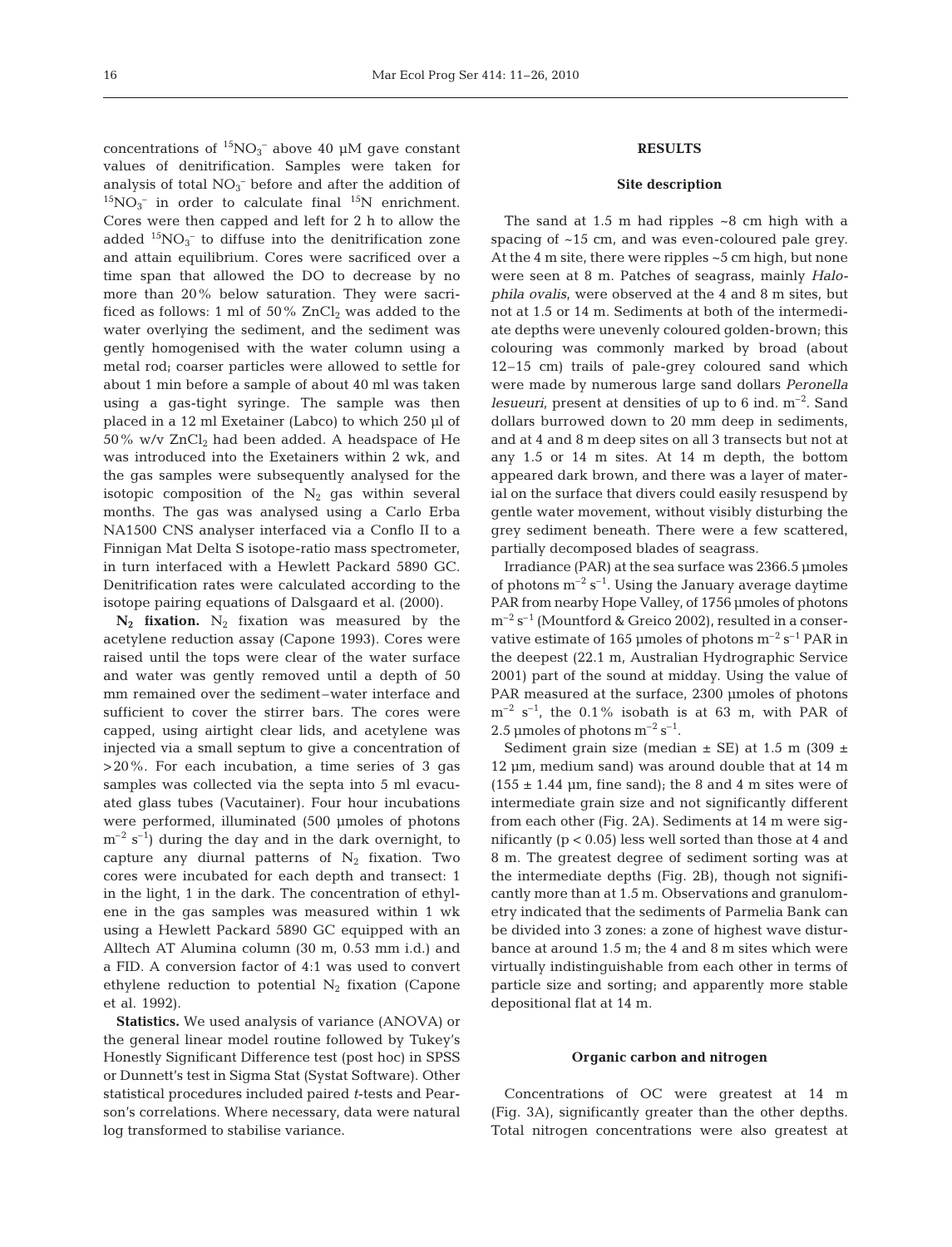

Fig. 2. Sediment granulometry at 1.5 to 14 m depths. (A) Median grain size and (B) inclusive graphic quartile deviation index (QDI) of sediment sorting. n = 3, error bars are SE; different letters above bars denote significant difference by Tukey's HSD,  $\alpha$  < 0.05

14 m (Fig. 3B), and least at 1.5 m; the 2 intermediate depths were intermediate and similar to each other. The C:N ratio was significantly greater at the 1.5 m sites than at the other depths (Fig. 3C). The ratio of OC to chl *a* was greater at the 14 and 1.5 m sites than at the intermediate depths (Fig. 3D).

## **Pigments**

In this study, fucoxanthin was used as a diatom marker. Fucoxanthin is widely regarded as a marker pigment for diatoms, but it also occurs in prymnesiophytes, dinoflagellates and raphidophytes (Jeffrey et al. 1997). In our results, the absence of chl  $c_3$  and peridinin make the first 2 classes unlikely sources. Raphidophytes could not be ruled out by pigment or lipid data, but the only reference that could be found to their occurrence in sediments was as resting stages (Stahl-Delbanco & Hansson 2002). In the marine environment, chl *b* is found in green algae, including prasinophytes, euglenophytes, chlorarachniophytes and chlorophytes. The sediments also contained the chlorophyte pigment lutein, and the correlation between lutein and chl *b* was strong and consistent (p < 0.001). The mean ratio of lutein:chl *b* was 0.5, similar to the ratio calculated for chlorophytes in water 0 to 25 m deep (Mackey et al. 1998). Hence in this study, chl *b* was attributed to chlorophytes.

The 1.5 m sediments had significantly ( $p < 0.001$ ) lower concentrations of chl *a* than the other depths:  $42.3 \pm 1.83$  mg m<sup>-2</sup> (n = 12; Fig. 4A). The greatest mean concentration was found at 4 m (89.13  $\pm$  6.05 mg m<sup>-2</sup>). The ratio of phaeopigments (phaeophytin *a* plus pyrophaeophytin *a*) to chl *a* at 1.5 m (0.008) was around an order of magnitude less than at the other depths (Fig. 4E).

The accessory pigments of the sediments were dominated (95  $\pm$  1%) by chl  $c_1$  &  $c_2$ , fucoxanthin, diadinoxanthin, diatoxanthin. The ratio of fucoxanthin:chl *a* was only significantly different to other depths at 1.5 m (p = 0.005; Fig. 4B). Cyanobacteria (zeaxanthin) were a minor component of the community at all depths (Fig. 4C). Using a zeaxanthin:chl *a* ratio of 0.59 (Gibb et al. 2001), cyanobacteria made contributions to biomass ranging from  $3.6 \pm 0.1\%$  of the chl *a* at 1.5 m to  $2.3 \pm 0.5\%$  at 14 m. The chlorophyte fraction of the BMA community increased with depth (Fig. 4D). Assuming a chl *b*:chl *a* ratio of 0.57 (Gibb et al. 2001), chlorophytes comprised around 1% of chl *a* at 1.5 m, but increased to  $9.0 \pm 3\%$  at 14 m. The ratio of zeaxanthin: fucoxanthin was  $12.9 \pm 0.6\%$  at 1.5 m, but only  $3.1\pm0.9\,\%$  at 4 m,  $3.6\pm1.2\,\%$  at 8 m and  $4.6\pm0.4\,\%$  at 14 m.

#### **Lipids**

Phytol concentrations (Fig. 5A) at 4, 8 and 14 m were similar to each other, but concentrations were reduced by about 50% at 1.5 m. The amount of total neutral lipids (Fig. 5B) was significantly reduced at 1.5 m (40  $\pm$ 2 mg m<sup>-2</sup>) relative to other depths ( $F_{3,8}$  = 41.5, p < 0.001) and was greatest at 14 m (134  $\pm$  5 mg m<sup>-2</sup>). The stanol:stenol ratio (Fig. 5C) was also least at 1.5 m  $(F_{3,8} = 33.7, p < 0.001)$  and greatest at 14 m (0.19 ± 0.01). The values of the ratio changed with depth in a similar way to the ratio of phaeopigments:chl *a*



Fig. 3. Sediment concentration of (A) organic carbon (OC), (B) total nitrogen (N), (C) OC:total N molar ratio, (D) OC:chl *a* ratio by weight. n = 3, error bars are SE; different letters above bars denote significant difference by Tukey's HSD,  $\alpha$  < 0.05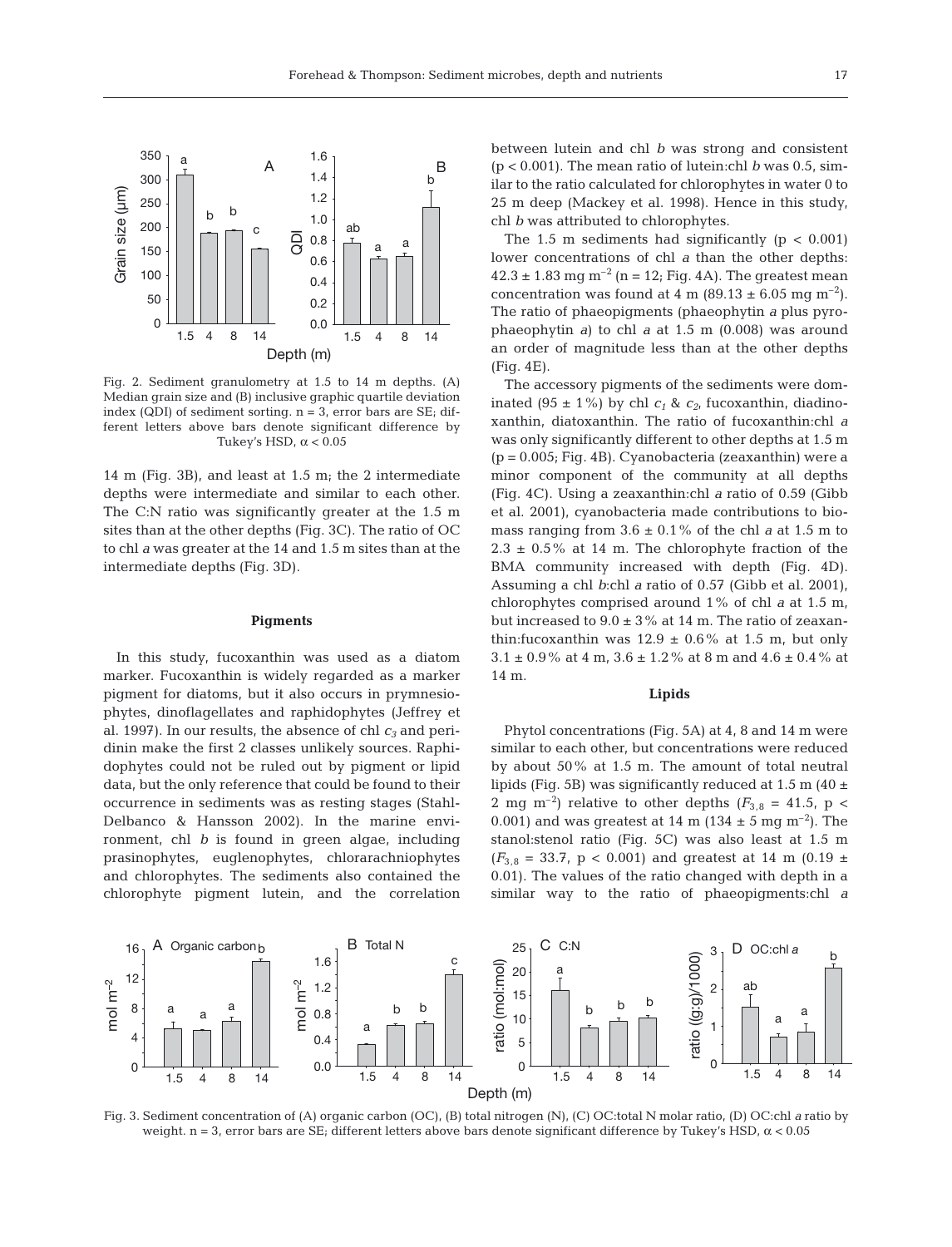



Fig. 4. Sediment pigments at 4 depths. n = 3, error bars are SE; different letters above bars denote significant difference by Tukey's HSD,  $\alpha$  < 0.05



Fig. 5. Neutral lipid data at 4 depths. n = 3, error bars are SE; different letters above bars denote significant difference by Tukey's HSD,  $\alpha$  < 0.05

(Fig. 4E) (Pearson's  $R = 0.934$ ,  $p < 0.001$ ). The ratio of sitosterol to brassicasterol was less at 1.5 m than at 14 m  $(F_{3,8} = 32.6, p < 0.001)$ ; the ratio was not significantly different between the other depths (Fig. 5D). At 1.5 m, concentration of 24-methylene cholesterol, a sterol found particularly in centric diatoms, was  $\sim^{\hspace{-0.1em}1\hspace{-0.1em}/\hspace{-0.1em}10}$  of that found at the other depths (Fig. 5E), and increased at a reduced rate between 4 and 14 m. The ratio of cholesterol (a sterol often used as a marker of grazers) to total sterols was not significantly different between depths  $(F_{3,8} = 2.48, p = 0.135)$ .

BMA and bacterial FAs (for methods of allocation see Table S1) dominated the fatty acids in the sediments (Fig. 6A,B). Relationships between bacterial and algal markers were strong and significant, a correlation of the total bacterial FAs against algal FAs gave a Pearson's R of 0.917 (p <0.001). Correlation between phytol and total glycerol ether diols (bacterial neutral lipids)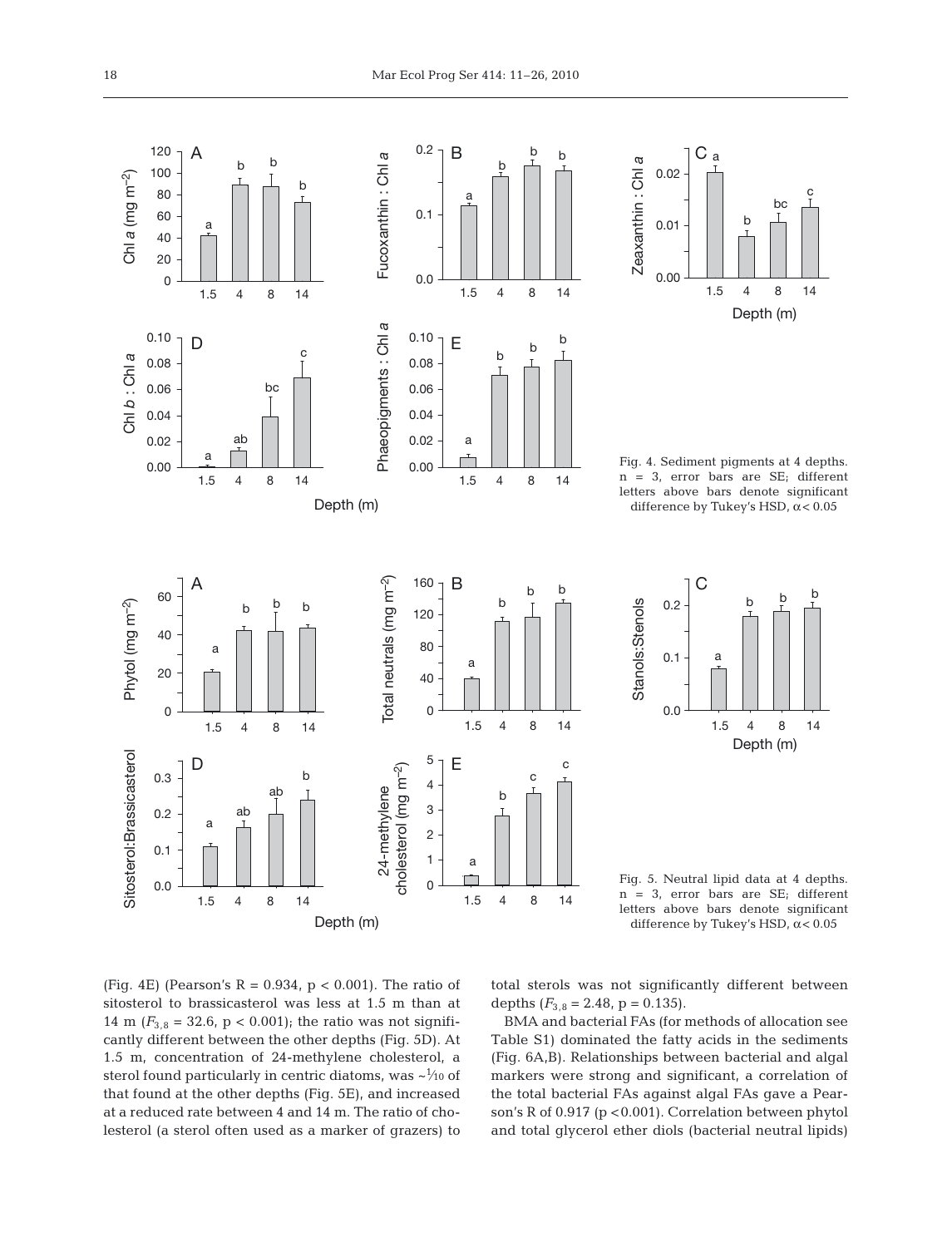

Fig. 6. Fatty acid (FA) data at 4 depths. n = 3, error bars are SE; different letters above bars denote significant difference by Tukey's HSD,  $\alpha$  < 0.05

had an R value of  $0.899$  (p <  $0.001$ ). The ratio of algal: total FAs (linear regression:  $R = 0.740$ ,  $p = 0.006$ ) decreased with depth, while the ratio of bacterial:total FAs increased (linear regression:  $R = 0.893$ ,  $p < 0.001$ ; Fig. 6B). Though not significantly different from 8 or 14 m, the greatest mean concentrations of algal (185  $\pm$ 21 mg m<sup>-2</sup>) and bacterial (56  $\pm$  3 mg m<sup>-2</sup>) FAs were found at 4 m. The BMA fatty acids averaged  $68 \pm 2\%$  of total FAs across all depths.

The *Halophila ovalis* leaves contained the following concentrations of sterols ( $\mu$ g g<sup>-1</sup> dry weight of leaf): cholesterol 1.17, campesterol 1.99, stigmasterol 1.89, sitosterol 12.11. The ratio of sitosterol to phytol in the leaves was 0.17, campesterol:phytol 0.03, and stigmasterol:phytol 0.03. In Parmelia Bank sediments, the nearest value of the sitosterol:phytol ratio was 0.16 ±  $0.02$  (n = 3) at 4 m depth, possibly due to the abundance of *H. ovalis*; the campesterol:phytol ratio was 0.09, and stigmasterol:phytol was 0.10.

# **Oxygen fluxes**

Both NPP and CR were least at 1.5 m (Fig. 7A). Oxygen fluxes at the other depths were not significantly different from each other. The maximum value of NPP was  $2.4 \pm 1.0$  mmol  $O_2$  m<sup>-2</sup> h<sup>-1</sup> (n = 6) measured at 4 m; the greatest CR was  $1.05 \pm 0.06$ mmol  $O_2$  m<sup>-2</sup> h<sup>-1</sup> (n = 6), measured at 14 m. The productivity:respiration (P:R) ratio, calculated as GPP:CR, was  $0.19 \pm 0.09$  at 1.5 m, an order of magnitude less than at the other depths (Fig. 7B). Using an average of the ratio of NPP:ETR from the other depths (117.4  $\pm$ 14.0), based upon measured rates of ETR at 1.5 m (see below), NPP at 1.5 m was 2.01 mmol  $O_2$  m<sup>-2</sup> h<sup>-1</sup>. As the measured NPP was 0.02 mmol  $m^{-2}$  h<sup>-1</sup>, the oxygen uptake in the light was around 2 mmol  $O_2$  m<sup>-2</sup> h<sup>-1</sup>, or more

than double that in the dark (0.716  $\pm$  0.099 mmol O<sub>2</sub> m–2 h–1). Estimated *in situ* NPP over a full day was not significantly different from 0 at 1.5 m, rose sharply to  $32 \pm 13$  mmol  $O_2$  m<sup>-2</sup> d<sup>-1</sup> (n = 6) or 0.34  $\pm$  0.11 mmol  $O_2$ mg chl  $a^{-1}$  (n = 6) at 4 m and then decreased steadily (though not significantly) to  $22 \pm 9$  mmol  $O_2$  m<sup>-2</sup> d<sup>-1</sup> (n  $= 6$ ) or 0.28  $\pm$  0.07 mmol O<sub>2</sub> mg chl  $a^{-1}$  (n = 6) at 14 m (Fig. 7C). Over the depths from 4 to 14 m, the average rate of NPP was  $26.5 \pm 4.2$  mmol  $O_2$  m<sup>-2</sup> d<sup>-1</sup> or 0.30  $\pm$ 0.02 mmol O<sub>2</sub> mg chl  $a^{-1}$  (n = 4), or ~22 mmol C m<sup>-2</sup> d<sup>-1</sup>.

# **Fluorometry**

As determined by fluorescence, the biomass of all BMA taxa was lowest at 1.5 m (Fig. 8A) and greatest at the intermediate depths.  $\Delta F$ , a high precision proxy for biomass, was up to an order of magnitude greater for diatoms than for cyanophytes and chlorophytes (Fig. 8A). The relative proportions of Δ*F* for diatoms and cyanophytes varied with depth, such that the ratio  $\Delta F_{CY}$ : $\Delta F_D$  was lower at 1.5 m than at the other depths, indicating the greatest dominance of diatom activity over cyanophytes at the shallowest sites. Δ*F* for chlorophytes was similar to that of cyanophytes, around 2 orders of magnitude less than for diatoms. Thus the



Fig. 7. Oxygen data at 4 depths. (A) net primary productivity (NPP) and community respiration (CR). (B) Gross primary productivity (GPP): CR, i.e. P:R ratio. (C) NPP over a full day (13.4 h of light), corrected for irradiance at different depths. Negative values denote flux into the sediment.  $n = 6$ , error bars are  $SE_i$  different letters above bars denote significant difference by Tukey's HSD,  $\alpha$  < 0.05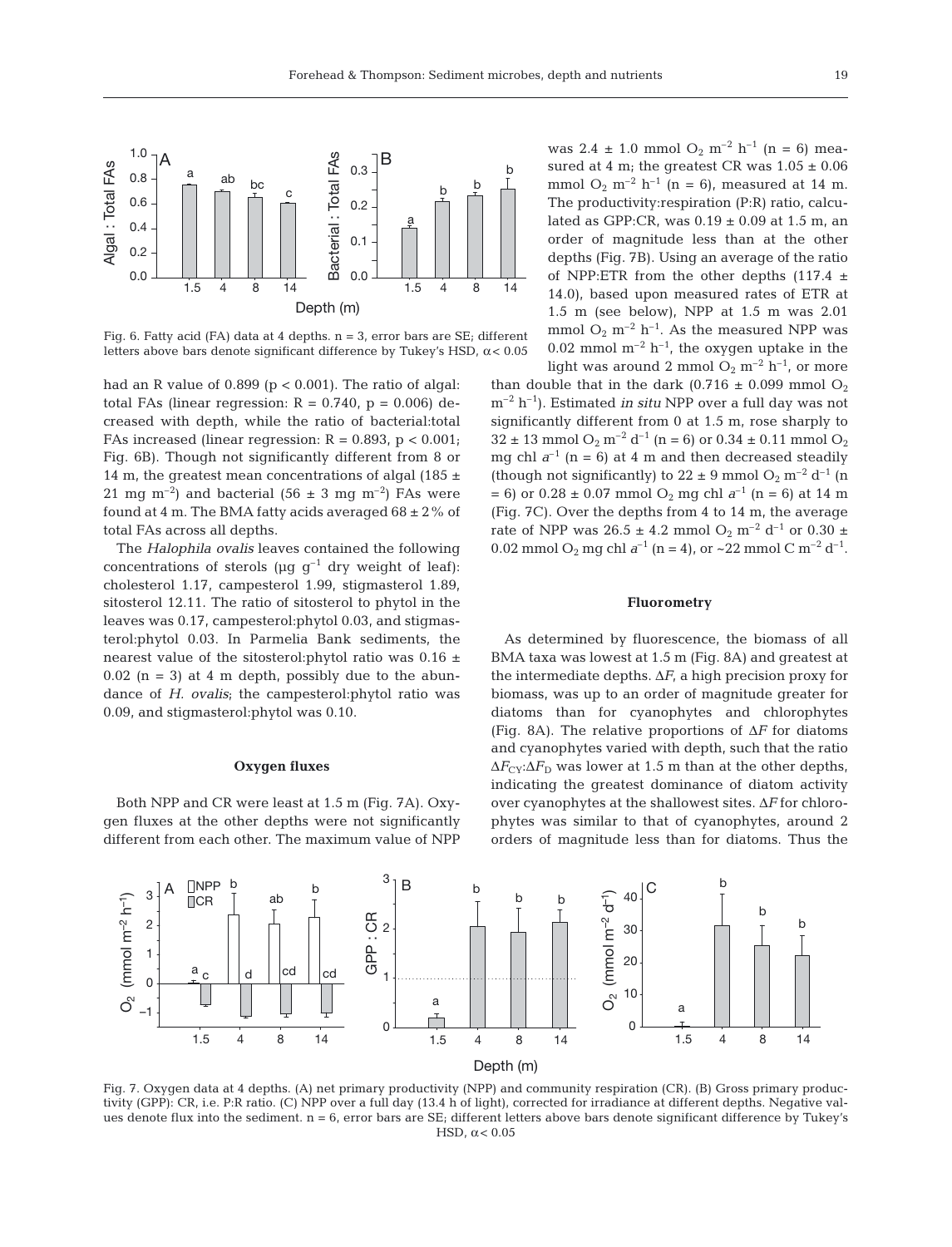community composition determined by fluorescence was primarily browns, ranging from 90% at 1.5 m to 83% at 14 m; contributions by cyanophytes and chlorophytes were around an order of magnitude less. Assuming the browns were largely diatoms, these results are consistent with those determined from other biomarkers.

Photosynthetic performance measured as the maximum electron transport rates ( $ETR<sub>max</sub>$ ), the irradiance required to saturate ETR  $(I_{opt})$  and the initial slope of the irradiance versus ETR curve  $(\alpha = \alpha)$  varied significantly with depth  $(p = 0.007, < 0.001, < 0.001,$ respectively). The irradiance required to saturate electron transport  $(I_{opt})$  was greatest at 1.5 m (Fig. 8B), and least at 14 m. For example,  $I_{opt}$  for browns was 93 µmoles of photons  $m^{-2}$  s<sup>-1</sup> at 1.5 m and 63 µmoles of photons  $m^{-2}$  s<sup>-1</sup> at 14 m. I<sub>opt</sub> was measurable for cyanophytes and browns at all depths and showed consistent and significant decreases with depth (Fig. 8B). The  $I_{\text{opt}}$ irradiance measured for cyanophytes at 14 m depth was 86.2 µmol of photons  $m^{-2}$  s<sup>-1</sup>, which was greater than the optimal intensity for diatoms and chlorophytes at that depth (Fig. 8B).  $ETR<sub>max</sub>$  and α were least at 14 m and increased at 4 and 8 m before declining again at 1.5 m (Fig. 8C). The effective quantum yield  $(\theta_{PSII})$  also varied significantly with depth (p < 0.001)



being as low as 0.43 at 1.5 m before rising to 0.60 at 8 m and then declining to 0.56 at 14 m; this pattern was similar to  $ETR<sub>max</sub>$ , I<sub>opt</sub> and  $\alpha$ . There were no significant differences in  $\theta_{PSII}$  between taxa.

#### **Nutrient fluxes**

Fluxes of inorganic nutrients were, generally, highly variable between replicates at each depth (Fig. 9A–D). As a general result, the flux rates of inorganic nutrients were not significantly influenced by depth or irradiance. When net (24 h) fluxes were averaged over the 4 depths,  $NH<sub>4</sub>$  was the dominant inorganic nutrient (efflux of  $170 \pm 326$  µmol m<sup>-2</sup> d<sup>-1</sup>). There was uptake of Si (74  $\pm$  79 µmol m<sup>-2</sup> d<sup>-1</sup>) and efflux of PO<sub>4</sub> (14  $\pm$ 27 μmol m<sup>-2</sup> d<sup>-1</sup>); NO<sub>x</sub> efflux was just 2  $\pm$  4 μmol m<sup>-2</sup>  $d^{-1}$ . The N:P ratio of the sediment to water column exchange of dissolved inorganic nutrients averaged over 1.5 to 14 m was 13.

The 1.5 m sediments were the exception, as there was efflux of Si,  $PO_4$  and  $NH_4$  in the light and uptake in the dark, with the differences being significant (p  $< 0.01$ ). NO<sub>x</sub> fluxes at 1.5 m were out of the sediment both in the light and in the dark, but were 2 orders of magnitude smaller than  $NH<sub>4</sub>$  fluxes; net fluxes over



Fig. 8. Fluorescence parameters of benthic microalgal communities measured in intact cores from 4 depths (n = 18). (A) Active fluorescence  $(\Delta F)$ , the difference between the fluorescence yield from a repeated saturating pulse (maximum yield,  $F<sub>m</sub>$ ) and the yield in the near dark  $(F_0)$  after Brack & Frank (1998) and provides a precise measure of relative biomass in the 3 different taxa. (B)  $I_{\text{out}}$ , the irradiance that saturates electron transport rates (ETR). (C) The photosynthetic parameter  $ETR<sub>max</sub>$  (maximum ETR). Error bars are SE; different letters above bars denote significant difference by Tukey's HSD,  $\alpha$  < 0.05. See Materials and Methods for details of the calculations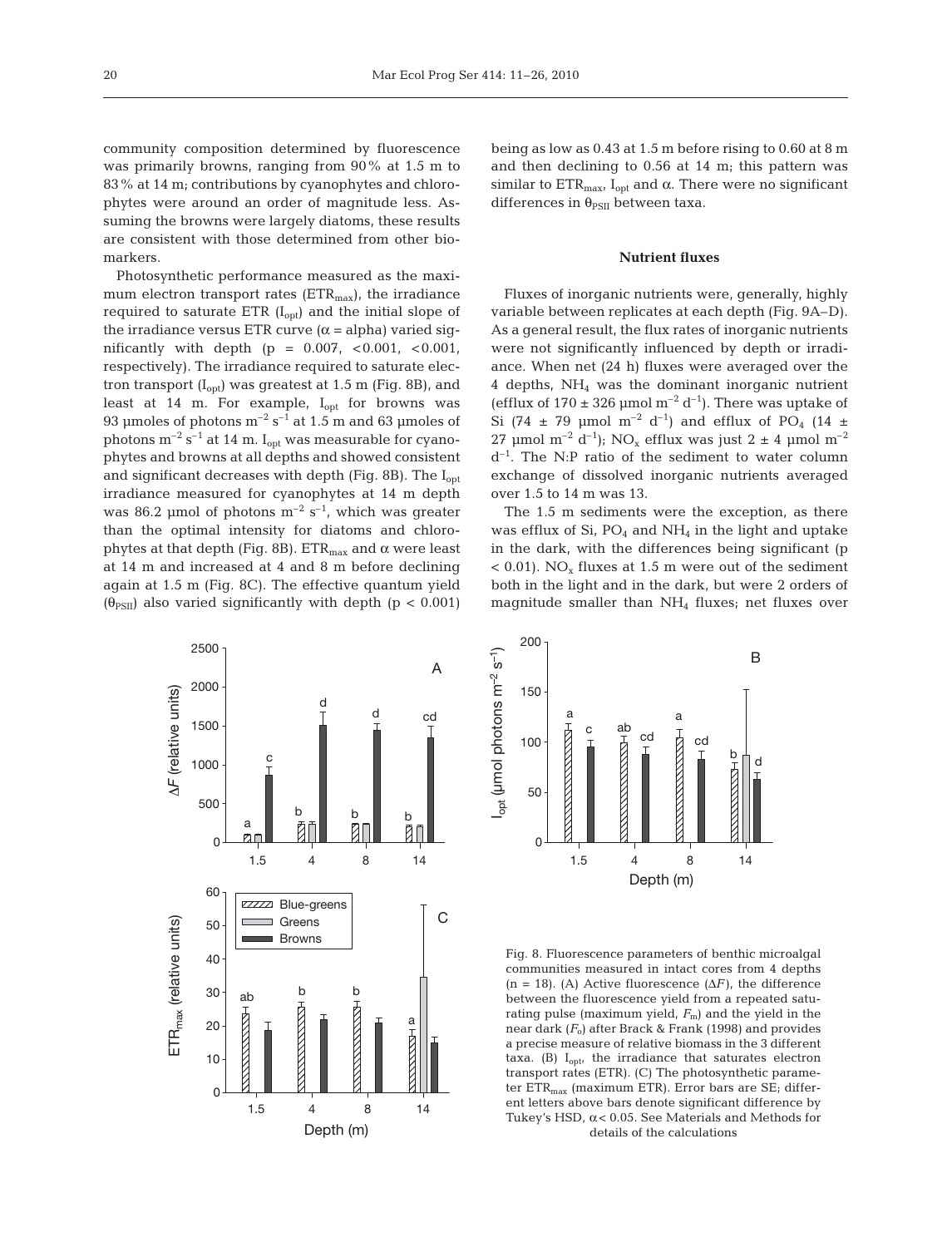24 h were near 0 for Si,  $PO_4$  and NH<sub>4</sub>. At 4 m there was uptake of Si (11.3  $\pm$  3.5 µmol m<sup>-2</sup> h<sup>-1</sup>) and NH<sub>4</sub>  $(19 \pm 15 \text{ }\mu\text{mol}\text{ m}^{-2} \text{ h}^{-1})$  in the light, but effluxes of PO<sub>4</sub> and  $NO<sub>x</sub>$ ; there were no significant differences between fluxes in illuminated and dark incubations. At 8 m, there was large variability in fluxes; Si fluxes were near  $0$ ,  $PO_4$  and  $NO_x$  were taken up in the dark and released in the light, and  $NH<sub>4</sub>$  was released in both the light and dark. At 14 m, fluxes of DIN were near 0, Si was taken up in the light and released in the dark and  $PO_4$  was released in the light and taken up in the dark. Over 24 h, fluxes of inorganic nutrients (Fig. 9E–H) were dominated by  $NH_{4}$ ; the greatest fluxes occurred at 4 m (uptake of  $539 \pm 207$  µmol  $\rm{m}^{-2}$  d<sup>-1</sup>) and 8 m (efflux of 1040  $\pm$  750 µmol m<sup>-2</sup> d<sup>-1</sup>) depths. Atomic ratios of the inorganic nutrient fluxes rarely neared Redfield values (Redfield 1958). The closest approximations were an N:Si ratio (Redfield = 1:1) of 1.6:1 in illuminated sediments from 4 m, N:P (Redfield = 16:1) of 24.3 in illuminated sediments from 8 m and N:Si of 1.9:1 in darkened sediments from 1.5 m.

## **Denitrification**

Measurable denitrification only occurred in darkened cores at depths of 8 and 14 m. Rates were around 2 orders of magnitude smaller than those of dissolved inorganic nitrogen (DIN). N<sub>2</sub> effluxes were  $0.08 \pm$ 0.04  $\mu$ mol m<sup>-2</sup> h<sup>-1</sup> at 8 m and 0.09  $\pm$  0.03  $\mu$ mol m<sup>-2</sup> h<sup>-1</sup> at 14 m depth. No denitrification was detected in any of the illuminated cores, or in samples from 1.5 or 4 m depths.

# **N2 fixation**

 $N_2$  fixation only occurred at 4 of the 12 sites, rates were less than the other DIN fluxes by around 2 orders of magnitude, but of a similar size to denitrification. In darkened cores, fixation was measured at 1 of the three 14 m sites (transect c:  $0.13 \pm 0.01$  µmol ethylene  $m^{-2}$  h<sup>-1</sup>) and at 1 of the 4 m sites (transect a: 0.29  $\pm$ 0.01 µmol ethylene  $m^{-2} h^{-1}$ ). In illuminated cores, fixation was measured at two 14 m sites (transect a:  $0.11 \pm$ 0.01 µmol ethylene  $m^{-2}$  h<sup>-1</sup> and transect c: 0.29 ± 0.01 µmol ethylene  $m^{-2} h^{-1}$ ). The greatest of these rates (0.29) only equates to 0.07 µmol  $N_2$  m<sup>-2</sup> h<sup>-1</sup> (using a ratio of 4 moles of acetylene reduced per mole of  $N_2$ fixed; see Materials and Methods).

#### **Summary of results**

The sampled depths could be divided into 3 zones by physical parameters and 2 by biological parameters. The 1.5 m sites had wave-washed, coarse sediments with lowest BMA biomass, high OC content and a dominantly heterotrophic metabolism. The middle zone, comprising the 4 and 8 m sites, was heavily grazed and disturbed by sand dollars. The granulometry of the 2 intermediate sites was nearly indistinguishable. The 14 m sites were in a flat, depositional zone, with the smallest grain size and least-sorted sediments. The deepest sites had the highest biomass by concentrations of OC, total N and sterols. The 14 m sediments also had the highest ratio of bacterial to BMA FAs. Fluxes of inorganic nutrients were dominated by NH<sub>4</sub>; net 24 h rates were near 0 at 1.5 and 14 m depths, but there was uptake at 4 m and efflux at 8 m.



Fig. 9. Inorganic nutrient fluxes at 4 depths. (A–D) Hourly rates in illuminated (O) and darkened (O) incubations. (E–H) 24 h rates corrected for *in situ* photoperiods at different depths. Negative values denote flux into the sediment (n = 6, error bars are SE, \*\* indicates significant difference between light and dark fluxes, p < 0.01)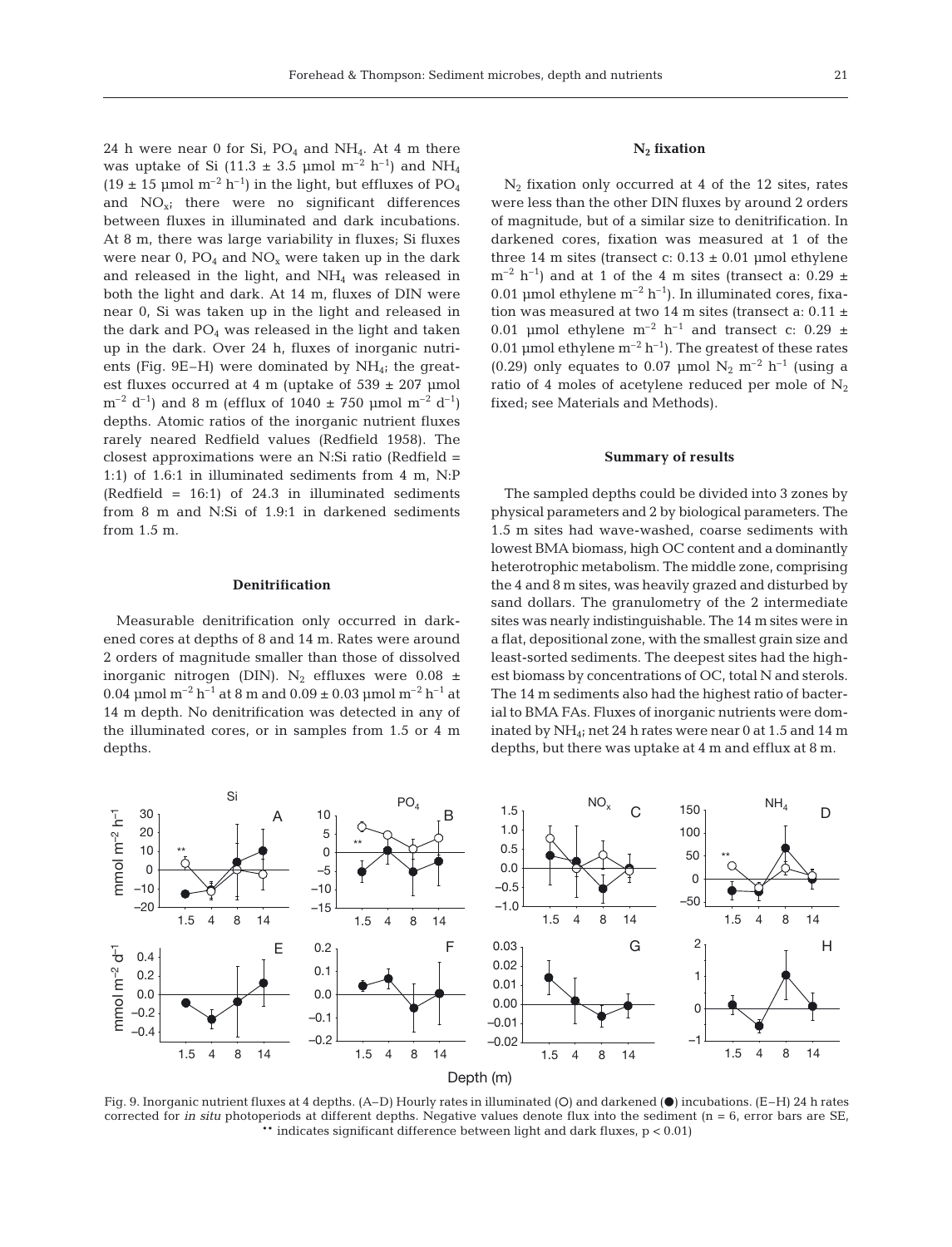## **DISCUSSION**

The dominance of the BMA community by diatoms was apparent from both pigment and lipid markers. Diatoms are the dominant taxon of BMA in many parts of the world (Cahoon 1999). Nutrient competition experiments carried out on mixed benthic communities (Sommer 1996) showed that diatoms out-competed cyanophytes and chlorophytes over a range of N:P ratios as long as Si was not limiting. The consistent dominance by diatoms of the BMA community on Parmelia Bank suggests that Si was not limiting at any depth, and the greater uptake of Si at 4 m suggests strong diatom growth at that depth. The correlation between lutein and chl *b* suggests the presence of chlorophytes (Brotas & Plante-Cuny 2003) ranging from 1% of BMA at 1.5 m to 9% at 14 m. Concentrations of the cyanophyte accessory pigment zeaxanthin were low, suggesting the BMA were 3.6% cyanophytes. The fluorescence-based estimate of cyanophyte biomass was of up to 17% of BMA, possibly greater because of differences in the pigment ratios between the species used to calibrate the fluorometer and those in growing in the sediments, or measurement of cyclic electron flow around Photosystem I (Falkowski & Raven 2007). The low biomass of cyanophytes and absence of  $N_2$  fixation implies that concentrations of DIN remained adequate for diatom requirements even throughout summer.

The BMA chl *a* biomass data from 17 temperate sites over the depth range of 5 to 20 m averaged  $84 \pm 204$  mg  $m^{-2}$  (Cahoon 1999), which is very similar to the 75 to 89 mg  $m^{-2}$  found in these moderately exposed sediments from the southwest coast of Australia over the depth range of 4 to 14 m. The results from 1.5 m depth contrast sharply with this general accord with international observations; chl *a* was 42 mg m<sup>-2</sup>, or only 30% of the average  $128 \text{ mg m}^{-2}$  reported by Cahoon (1999) at similar depths in 16 temperate zone locations. On the local scale, the BMA biomass in terms of lipids, chl *a* (measured by fluorescence and HPLC), and total N was 50% less at 1.5 m than that at other depths.

A range of mechanisms might explain the pronounced decline in BMA in shallow waters. Of these, we suggest that grazing played a relatively minor role, since the phaeopigment:chl *a* ratio was lowest at 1.5 m. In addition, the concentration of cholesterol, a sterol marker of eukaryotic heterotrophs and grazing, was not significantly different between 1.5 m and the other depths. It is well known that there is an inverse relationship between grain size and biomass of benthic diatoms (Cahoon et al. 1999, Watermann et al. 1999). The primary factor determining sediment grain size is the degree of physical disturbance (de Jong & de Jonge 1995). The grain size of the sediments at 1.5 m

on Parmelia Bank was significantly greater than at the other depths. Therefore, the abrupt reduction in biomass represents a decrease in BMA retention because of the more frequent, wave-driven resuspension of the shallow sediments (Barranguet et al. 1998). The contrast between the disturbed 1.5 m sites and more protected 4 m sites was similar to the negative relationship between wave disturbance and BMA biomass in southwestern Sweden (Sundbäck 1984), the Westerschelde Estuary in The Netherlands (Barranguet et al. 1998) and the Huon Estuary, Australia (Cook et al. 2004a). We suggest that much of the 250% site variation reported by Cahoon (1999) is due to variation in physical dispersion.

Despite the 1.5 m sediments having the smallest biomass, as measured by chl *a*, phytol and total neutral lipids, the OC concentration of the sediment was similar to that at the 4 and 8 m sites. The biomarker data did not suggest that there had been an accumulation of OM with an elevated C:N ratio (such as seagrass debris). The concentration of the major sterol of *Halophila ovalis*, sitosterol, and its ratio to the diatom sterol brassicasterol, was the lowest at 1.5 m. The C:N ratio at 1.5 m (16.1  $\pm$  2.6, n = 6) was nearly double that of the other depths, and well above the Redfield value of 6.6 (Redfield 1958). The ratio of BMA to total FA was greatest in 1.5 m sediments. A potential cause of elevated C:N ratios, particularly in shallow sediments, is the presence of carbohydrates secreted by BMA (Decho 1990). The small effluxes of inorganic nutrients from the 1.5 m sediments suggests that porewater concentrations were relatively low, consistent with more wave flushing of these coarser sediments (Janssen et al. 2005). Environmental conditions of high irradiance and low nutrient availability promote the production of carbohydrates by BMA (Staats et al. 2000). Combined with a larger proportion of attached (epipsammic) diatoms that cannot migrate away from excess light (Admiraal 1984, Barranguet et al. 1997), the rates of photosynthesis at 1.5 m were likely to periodically exceed those required for balanced growth. Hence in the shallow sediments at 1.5 m, washed by oligotrophic waters and subject to high levels of PAR, secretions of carbohydrates by BMA are a likely cause of the elevated C:N ratio.

Bacteria comprised the smallest fraction of the sediment community at 1.5 m, presumably in response to the more energetic hydrodynamic conditions. In a flume experiment that gradually increased current speed over sediments, heterotrophic bacteria were resuspended before BMA (Shimeta et al. 2002). In spite of the low bacterial biomass at 1.5 m, the BMA biomass was 42 mg  $m^{-2}$  and  $ETR_{MAX}$  was similar to other depths, yet the rate of GPP was negligible, suggesting a very high rate of oxygen consumption in illuminated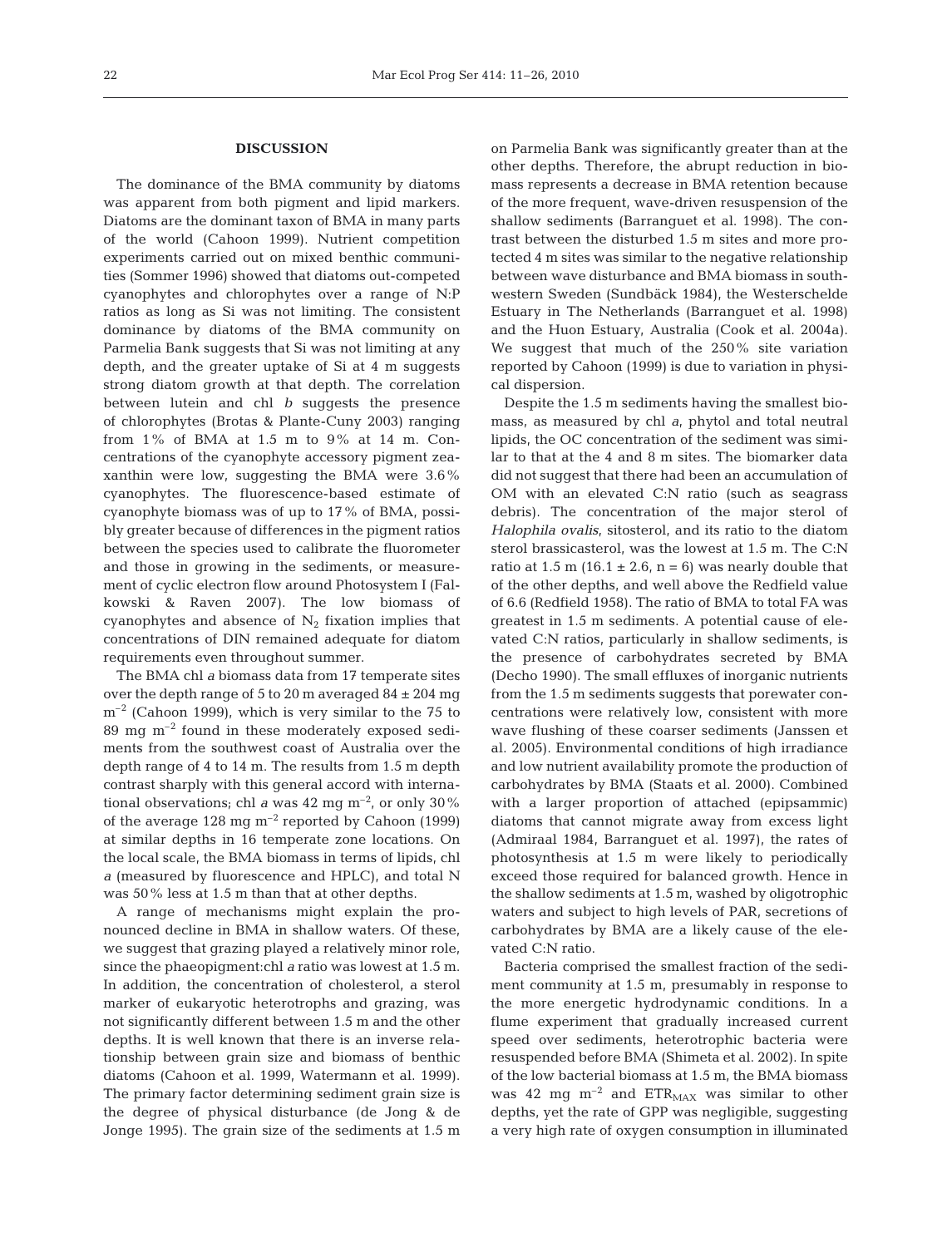sediments. Generally, ETR is proportional to the photosynthetic rate, although it can underestimate C fixation in strong PAR conditions (Carr & Bjork 2003). Only at 1.5 m were the sediments net heterotrophic and the P:R ratio was an order of magnitude less than the other depths. The efflux of inorganic nutrients in the light was consistently and significantly greater than in the dark, suggesting that bacterial rates of OM breakdown exceeded the capacity of BMA for assimilation. The dark uptake of Si by diatoms at  $1.5$  m  $(12.7 \pm 0.8 \text{ \mu mol})$  $m^{-2}$  h<sup>-1</sup>) suggests that diatoms were responsible for  $>10\%$  of total benthic respiration, or 84 µmol O<sub>2</sub> m<sup>-2</sup>  $h^{-1}$  (using the Redfield ratio of Si:C of 1:6.6, respiratory quotient of 1). Respiration dominated oxygen exchanges at 1.5 m and signs of bacterial activity were greatest there, yet the ratio used to infer rates of degradation of BMA (phaeopigments:chl *a*) was lowest by nearly an order of magnitude, and the more general index of diagenesis (stanol:sterol ratio) was reduced by half. The lipid ratio also implied that the degradation of BMA biomass by bacteria was significantly less important at 1.5 m than in the deeper, more sheltered sediments. We therefore suggest that much of the respiration in the 1.5 m sediments was due to consumption of the carbohydrates secreted by BMA. The carbohydrates secreted by BMA are known to stimulate bacterial growth (Murray et al. 1986) and are a substrate for microheterotrophs (Goto et al. 2001). These results suggest that the BMA drove the metabolism of these shallow, wave-disturbed sediments by secreting large amounts of carbohydrates, possibly 2 mmol C  $m^{-2}$  h<sup>-1</sup>. This rate was similar to those found in a study of shallow (0.5–2.0 m) subtidal sediments off the coast of Germany (Böer et al. 2008).

The sediments were strongly autotrophic at 14 m, and GPP was not significantly correlated with depth, making it difficult to estimate at which depth the sediments became net heterotrophic (GPP = 0). At this latitude, on the west coast of Australia, light attenuation ( $k$ ) varies with depth from 0.14  $\mathrm{m}^{-1}$  at 25 m to  $0.07 \text{ m}^{-1}$  at 100 m (P. Thompson unpublished) falling to  $0.04$  m<sup>-1</sup> farther offshore (Thompson et al. 2007). Using the value of PAR measured at the surface, 2300 μmoles of photons  $m^{-2}$  s<sup>-1</sup>, and a *k* value of 0.1  $m^{-1}$ , the 0.1% isobath (PAR of 2.3 µmoles of photons  $m^{-2}$  s<sup>-1</sup>) is at 63 m, similar to the 60 m estimated by Cahoon (1999). At 63 m, the photic zone extends to more than 50 km off shore along much of the west coast of Australia.

Grain size, sorting, BMA biomass, the exchanges of gases and inorganic nutrients at 14 m were similar to those at 4 and 8 m. The relatively flat area at 14 m was an area of deposition and accumulation, presumably due to the reduced hydrodynamic energy. It had the greatest concentrations of total neutral lipids and concentrations of OC and total N around double that at the other depths. The C:chl *a* ratio was greater than at any other depth, more than double that at 4 or 8 m. There were elevated concentrations of sitosterol, the major sterol (70% of total sterols) of the seagrass *Halophila ovalis*, suggesting that tissue from higher up on Parmelia Bank had contributed to the sediment OM. OM from seagrasses is refractory to degradation compared to microalgae, and can form a fraction of sediment OC that turns over slowly, or is buried (Jaffe et al. 2001), while chl *a* persists for less than 1 d in non-living matter (Sun et al. 1993). Concentrations of settled phytoplankton (24-methylene cholesterol) also increased with depth; a similar result was reported in a Swedish study (Wulff et al. 2005).

The macrofaunal grazer *Peronella lesueuri* (sand dollar) was only observed at intermediate depths, a habitat preference that may relate to the grain size (Pomory et al. 1995). Based on the concentrations of bacterial FA, cholesterol and ratios of degradation products, however, grazing was similar at 4, 8 and 14 m sites. The apparent absence of sand dollars from these deeper sediments suggests that microheterotrophs or small invertebrates were responsible for the relatively high levels of degradation products and cholesterol (associated with grazing and heterotrophs). This is similar to the Westerschelde Estuary (Barranguet et al. 1998), where relatively sheltered sediments had greater ratios of degradation products than more disturbed sandy sediments.

There were a number of changes in the sediment community with depth, but fewer changes in the resultant metabolism and biogeochemistry. The major shift occurred with a decrease in wave disturbance between 1.5 and 4 m, where high levels of bacterial activity gave way to an autotrophic dominance. During this study in January (mid-summer) 2004, the major inorganic nutrient flux was NH4. Half of the net (24 h) inorganic nutrient fluxes measured (4 nutrients  $\times$  4 depths) were not significantly different from 0, suggesting an efficient recycling of OM between heterotrophs and autotrophs. When averaged over depth and 24 h, the sediments were a net source of DIN and DIP, and a sink for Si. The averaged release of DIN into the water column was 170 μmol  $m^{-2}$  d<sup>-1</sup>, a contribution of  $0.02$  umol  $l^{-1}$  in a 7 m deep water column. The absence of denitrification in the illuminated cores and the generally small rates were consistent with other studies reporting that photosynthesis inhibits denitrification in autotrophic sediments in oligotrophic waters (Rysgaard et al. 1995, Sundbäck et al. 2004). The small role played by  $N_2$  fixation further implies that N was not a limiting nutrient in these sediments. The magnitudes of the fluxes of denitrification and of  $N_2$  fixation suggest that these 2 fluxes may approximately balance in this environment.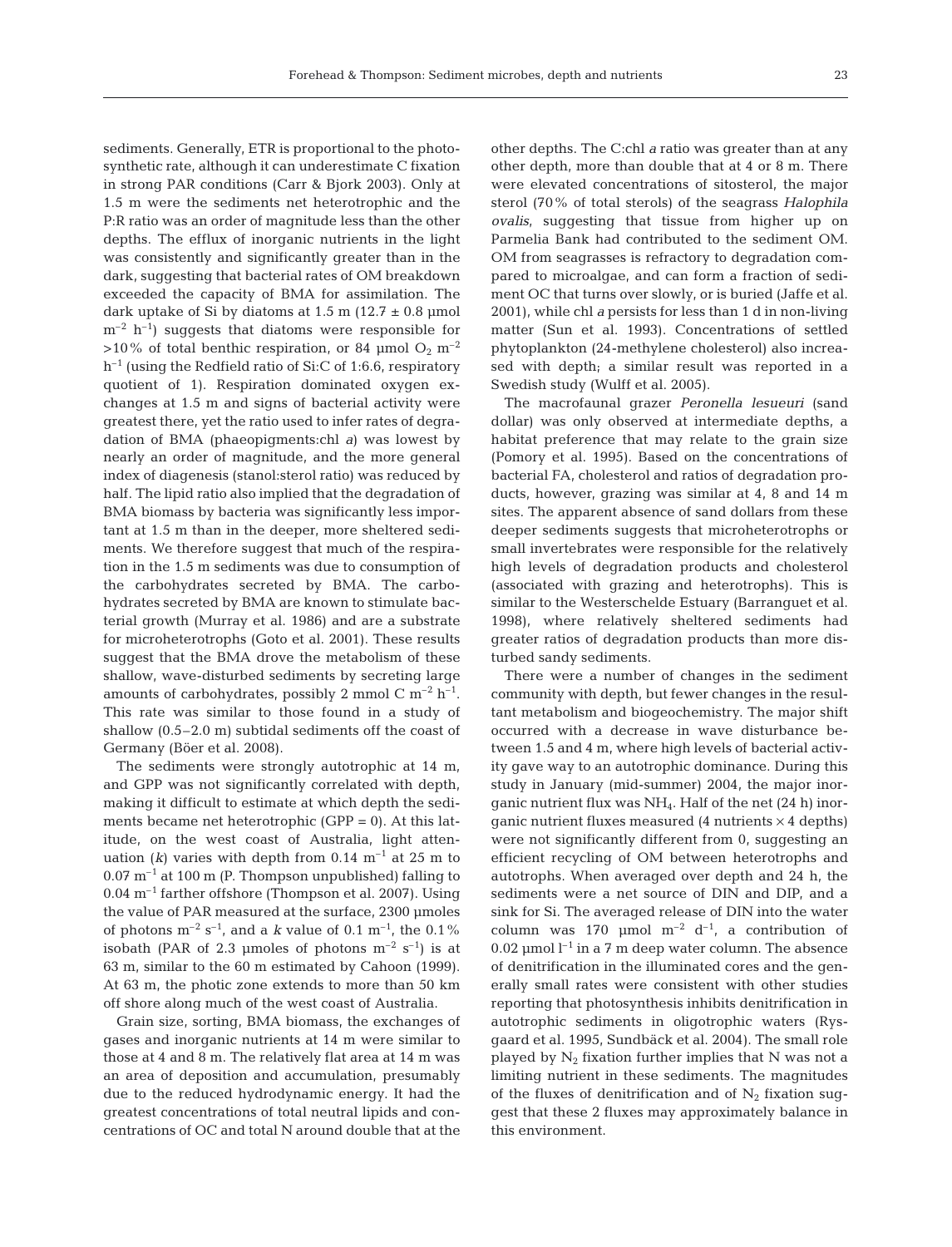## **SUMMARY**

BMA biomass was dominated by diatoms. In contrast to other studies, BMA biomass did not correlate with irradiance or depth, probably because of the relatively narrow range of depths (1.5 to 14 m) investigated. Physical disturbance by waves in this exposed environment may also contribute to the relatively homogenous distribution of BMA biomass. The shallow site (1.5 m) had the lowest BMA biomass, presumably due to the highest rate of wave-induced physical disturbance. Sediments from 4 to 14 m were net autotrophic. With the exception of 1.5 m, the flux rates of inorganic nutrients were not markedly influenced by depth or irradiance. Net  $NH_4$  and  $PO_4$  fluxes, albeit relatively small, were from the sediments into the water column at a molar N:P ratio of 13, suggesting efficient recycling of OM across a range of conditions.

*Acknowledgements.* H.F. thanks G. Kendrick and A. Waite for helpful advice, field support and laboratory resources. Thanks to L. Clementson, A. Revill and J. Volkman for useful discussions; to S. Grove, A. Brearley and K. Kilminster for assistance with field work; P. Bonham for pigment analyses and chromatography; and 4 anonymous reviewers for their constructive suggestions. We acknowledge financial support of a PhD scholarship for H.F. and research funding from the Strategic Research Fund for the Marine Environment (a joint initiative of the Western Australian state government and Commonwealth Scientific and Industrial Research Organisation - Division of Marine and Atmospheric Research).

#### LITERATURE CITED

- Admiraal W (1984) The ecology of estuarine sedimentinhabiting diatoms. In: Round FE, Chapman DJ (eds) Progress in phycological research, Vol 3. Biopress, Bristol, p 269–322
- Australian Hydrographic Service (2001) Gage Roads and Cockburn Sound hydrographic charts. Australian Hydrographic Service, Wollongong
- ▶ Baillie PW, Welsh BL (1980) The effect of tidal resuspension on the distribution of intertidal epipelic algae in an estuary. Estuar Coast Mar Sci 10:165–180
- ► Barranguet C, Herman PMJ, Sinke JJ (1997) Microphytobenthos biomass and community composition studied by pigment biomarkers: importance and fate in the carbon cycle of a tidal flat. J Sea Res 38:59–70
- ▶ Barranguet C, Kromkamp J, Peene J (1998) Factors controlling primary production and photosynthetic characteristics of intertidal microphytobenthos. Mar Ecol Prog Ser 173:117–126
- ► Bidigare RR, Frank TJ, Zastrow C, Brooks JM (1986) The distribution of algal chlorophylls and their degradation products in the Southern Ocean. Deep-Sea Res 33:923–937
	- Blanchard GF, Montagna PA (1992) Photosynthetic response of natural assemblages of marine benthic microalgae to short-term and long-term variations of incident irradiance in Baffin Bay, Texas. J Phycol 28:7–14
- ▶ Blanchard GF, Guarini JM, Orvain F, Sauriau PG (2001) Dynamic behaviour of benthic microalgal biomass in intertidal mudflats. J Exp Mar Biol Ecol 264:85–100
- ► Bligh EG, Dyer WJ (1959) A rapid method of total lipid extraction and purification. Can J Biochem Physiol 37:911–917
- ► Böer SI, Arnosti C, Van Beusekom JEE, Boetius A (2008) Temporal variations in microbial activities and carbon turnover in subtidal sandy sediments. Biogeosci Discuss 5:4271–4313
	- Brachmanis J (2002) A regional review of coastal hazards along the southwest coast of Western Australia. Geoscience Australia, Perth
	- Brack W, Frank H (1998) Chlorophyll *a* fluorescence: a tool for the investigation of toxic effects in the photosynthetic apparatus. Ecotoxicol Environ Saf 40:34–41
- ► Brotas V, Plante-Cuny MR (2003) The use of HPLC pigment analysis to study microphytobenthos communities. Acta Oecol 24:S109–S115
- ► Büchel C, Wilhelm C (1993) *In vivo* analysis of slow chlorophyll fluorescence induction kinetics in algae: progress, problems and perspectives. Photochem Photobiol 58: 137–148
	- Cahoon LB (1999) The role of benthic microalgae in neritic ecosystems. Oceanogr Mar Biol Annu Rev 37:47–86
- ► Cahoon LB, Cooke JE (1992) Benthic microalgal production in Onslow Bay, North Carolina, USA. Mar Ecol Prog Ser 84:185–196
- ► Cahoon LB, Beretich GR, Thomas CJ, McDonald AM (1993) Benthic microalgal production at Stellwagen Bank, Massachusetts Bay, USA. Mar Ecol Prog Ser 102:179–185
	- Cahoon LB, Laws RA, Thomas CJ (1994) Viable diatoms and chlorophyll-a in continental slope sediments off Cape Hatteras, North Carolina. Deep-Sea Res II 41:767–782
- ► Cahoon LB, Nearhoof JE, Tilton CL (1999) Sediment grain size effect on benthic microalgal biomass in shallow aquatic ecosystems. Estuaries 22:735–741
	- Capone DG (1993) Detemination of nitrogenase activity in aquatic samples using the acetylene reduction procedure. In: Kemp PF, Sherr BF, Sherr EB, Cole JJ (eds) Handbook of methods in aquatic microbial ecology. Lewis Publishers, Tokyo, p 621–631
- ► Capone DG, Dunham SE, Horrigan SG, Duguay LE (1992) Microbial nitrogen transformations in unconsolidated coral reef sediments. Mar Ecol Prog Ser 80:75–88
- ► Carr H, Bjork M (2003) A methodological comparison of photosynthetic oxygen evolution and estimated electron transport rate in tropical *Ulva* (Chlorophyceae) species under different light and inorganic carbon conditions. J Phycol 39:1125–1131
- ► Cook PLM, Butler ECV, Eyre BD (2004a) Carbon and nitrogen cycling on intertidal mudflats of a temperate Australian estuary. I. Benthic metabolism. Mar Ecol Prog Ser 280: 25–38
- ► Cook PLM, Eyre BD, Leeming R, Butler ECV (2004b) Benthic fluxes of nitrogen in the tidal reaches of a turbid, highnitrate sub-tropical river. Estuar Coast Shelf Sci 59: 675–685
- ▶ Dale NG (1974) Bacteria in intertidal sediments: factors related to their distribution. Limnol Oceanogr 19:509–518
	- Dalsgaard TE, Nielsen LP, Brotas V, Viaroli P and others (2000) Protocol handbook for NICE - Nitrogen Cycling in Estuaries: a project under the EU research programme: Marine Science and Technology (MAST III). National Environmental Research Institute, Silkeborg
- ► de Jong DJ, de Jonge VN (1995) Dynamics and distribution of microphytobenthic chlorophyll-*a* in the Western Scheldt Estuary (SW Netherlands). Hydrobiologia 311:21–30
	- Decho AW (1990) Microbial exopolymer secretions in ocean environments - their role(s) in food webs and marine processes. Oceanogr Mar Biol Annu Rev 28:73–153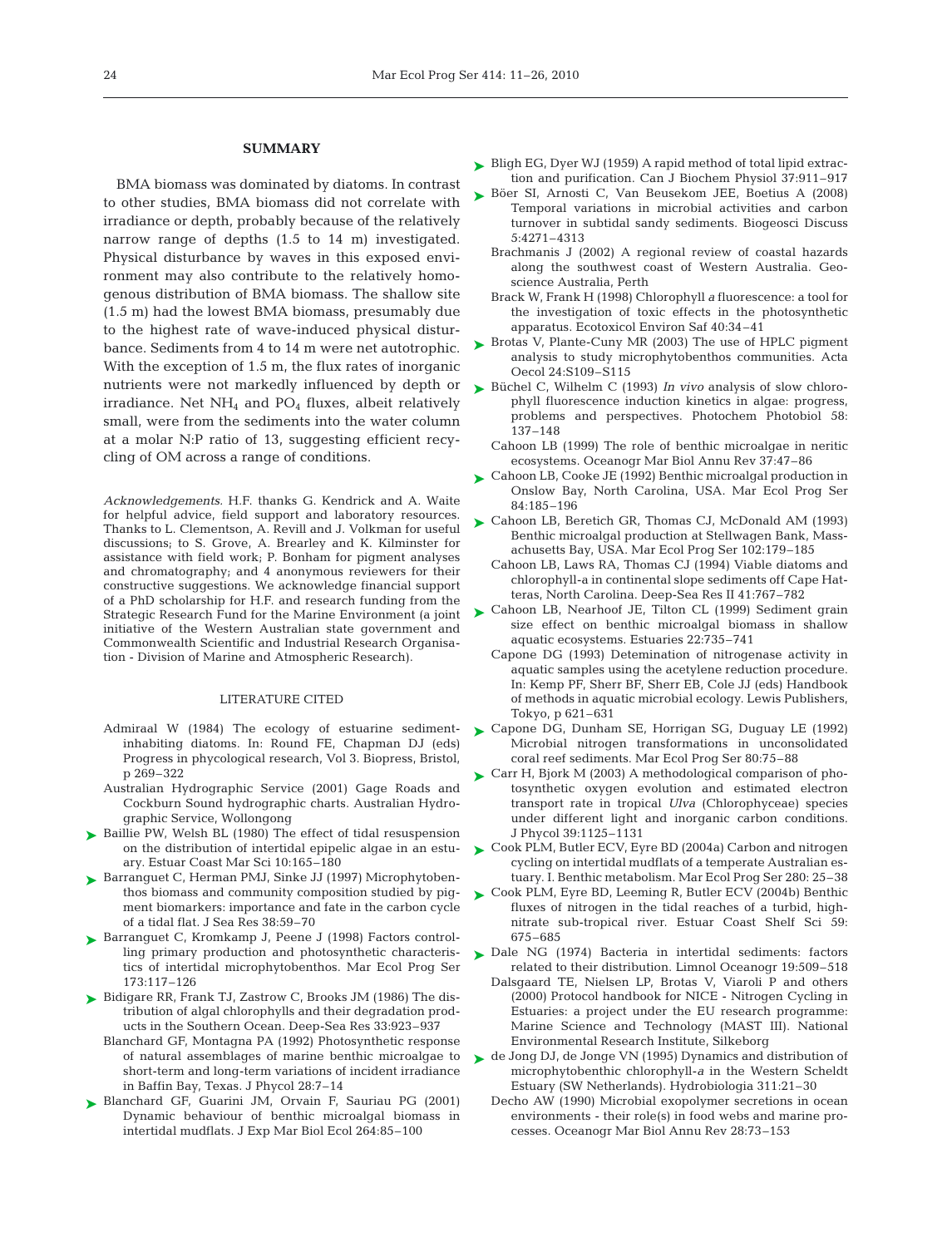- ► Dunstan GA, Volkman JK, Barrett SM, Leroi JM, Jeffrey SW (1993) Essential polyunsaturated fatty acids from 14 species of diatom (Bacillariophyceae). Phytochemistry 35: 155–161
- ► Eilers PHC, Peeters JCH (1988) A model for the relationship between light intensity and the rate of photosynthesis in phytoplankton. Ecol Model 42:199–215
	- Emery KO (1968) Relict sediments on continental shelves of the world. Am Assoc Petrol Geol Bull 52:445–464
- ► Engelsen A, Hulth S, Pihl L, Sundbäck K (2008) Benthic trophic status and nutrient fluxes in shallow-water sediments. Estuar Coast Shelf Sci 78:783–795
	- Falkowski P, Raven J (2007) Aquatic photosynthesis, Princeton University Press, Princeton, NJ
	- Forehead HI (2006) The ecology and biogeochemistry of sandy sediments in the warm temperate coastal waters of Western Australia. PhD dissertation, University of Western Australia, Perth
	- Gagosian RB, Smith SO, Lee C, Farrington JW, Frew NM (1980) Steroid transformations in recent marine sediments. Phys Chem Earth 12:407–419
- Gibb SW, Cummings DG, Irigoien X, Barlow RG, Fauzi R, ➤ Mantoura C (2001) Phytoplankton pigment chemotaxonomy of the northeastern Atlantic. Deep-Sea Res II 48: 795–823
	- Giere O, Eleftheriou A, Murison DJ (1988) Abiotic factors. In: Higgins RP, Thiel H (eds) Introduction to the study of meiofauna. Smithsonian Institution, Washington, DC, p 61–78
- ► Goto N, Mitamura O, Terai H (2001) Biodegradation of photosynthetically produced extracellular organic carbon from intertidal benthic algae. J Exp Mar Biol Ecol 257:73–86
- Jaffe R, Mead R, Hernandez ME, Peralba MC, DiGuida OA ➤ (2001) Origin and transport of sedimentary organic matter in two subtropical estuaries: a comparative, biomarkerbased study. Org Geochem 32:507–526
- ► Janssen F, Huettel M, Witte U (2005) Pore-water advection and solute fluxes in permeable marine sediments (II): benthic respiration at three sandy sites with different permeabilities (German Bight, North Sea). Limnol Oceanogr 50: 779–792
	- Jeffrey SW, Mantoura RFC, Wright SW (1997) Phytoplankton pigments in oceanography: guidelines to modern methods, Vol 10. UNESCO, International Council of Scientific Unions. Scientific Committee on Oceanic Research, Paris
- ▶ Lukatelich RJ, McComb AJ (1986) Distribution and abundance of benthic microalgae in a shallow southwestern Australian estuarine system. Mar Ecol Prog Ser 27: 287–297
- ► MacIntyre HL, Geider RJ, Miller DC (1996) Microphytobenthos: the ecological role of the 'secret garden' of unvegetated, shallow-water marine habitats. 1. Distribution, abundance and primary production. Estuaries 19: 186–201
- ► Mackey DJ, Higgins HW, Mackey MD, Holdsworth D (1998) Algal class abundances in the western equatorial Pacific: estimation from HPLC measurements of chloroplast pigments using CHEMTAX. Deep-Sea Res I 45:1441–1468
	- Mountford P, Greico A (2002) Hope Valley solar radiation. Department of the Environment, Perth
- ► Mundree S, Perissinotto R, Nozais C (2003) Seasonal variations in the vertical distribution of benthic microalgae in the upper sediment of the Mdloti Estuary, South Africa. Bot Mar 46:323–331
- ► Murray RE, Cooksey KE, Priscu JC (1986) Stimulation of bacterial DNA synthesis by algal exudates in attached algalbacterial consortia. Appl Environ Microbiol 52:1177–1182
- ► Nielsen LP (1992) Denitrification in sediment determined from nitrogen isotope pairing. FEMS Microbiol Ecol 86: 357–362
- ▶ Nieuwenhuize J, Maas YEM, Middelburg JJ (1994) Rapid analysis of organic carbon and nitrogen in particulate materials. Mar Chem 45:217–224
- ► Nilsson P, Jonsson B, Swanberg IL, Sundback K (1991) Response of a marine shallow-water sediment system to an increased load of inorganic nutrients. Mar Ecol Prog Ser 71:275–290
	- Pearce AF (1991) Eastern boundary currents of the southern hemisphere. J R Soc West Aust 74:35–45
- ► Pearce AF, Lynch MJ, Hanson CE (2006) The Hillarys Transect (1): seasonal and cross-shelf variability of physical and chemical water properties off Perth, Western Australia, 1996–98. Cont Shelf Res 26:1689–1729
- ► Plante R, Plante-Cuny MR, Reys JP (1986) Photosynthetic pigments of sandy sediments on the North Mediterranean coast: their spatial distribution and its effect on sampling strategies. Mar Ecol Prog Ser 34:133–141
	- Pomory CM, Robbins BD, Lares MT (1995) Sediment grain size preference by the sand dollar *Mellita tenuis* Clark, 1940 (Echinodermata: Echinoidea): a laboratory study. Bull Mar Sci 56:778–783
- ► Rasheed M, Badran MI, Huettel M (2003) Particulate matter filtration and seasonal nutrient dynamics in permeable carbonate and silicate sands of the Gulf of Aqaba, Red Sea. Coral Reefs 22:167–177
	- Redfield AC (1958) The biological control of chemical factors in the environment. Am Sci 46:205–221
- ► Rizzo WM, Dailey SK, Lackey GJ, Christian RR, Berry BE, Wetzel RL (1996) A metabolism-based trophic index for comparing the ecological values of shallow-water sediment habitats. Estuaries 19:247–256
- ► Rysgaard S, Christensen PB, Nielsen LP (1995) Seasonal variation in nitrification and denitrification in estuarine sediment colonized by benthic microalgae and bioturbating infauna. Mar Ecol Prog Ser 126:111–121
- Sass A, Rütters H, Cypionka H, Sass H (2002) *Desulfobulbus* ➤ *mediterraneus* sp. nov., a sulfate-reducing bacterium growing on mono- and disaccharides. Arch Microbiol 177: 468–474
- ▶ Shimeta J, Amos CL, Beaulieu SE, Ashiru OM (2002) Sequential resuspension of protists by accelerating tidal flow: implications for community structure in the benthic boundary layer. Limnol Oceanogr 47: 1152–1164
- ▶ Sommer U (1996) Nutrient competition experiments with periphyton from the Baltic Sea. Mar Ecol Prog Ser 140: 161–167
- ► Staats N, Stal LJ, de Winder B, Mur LR (2000) Oxygenic photosynthesis as driving process in exopolysaccharide production of benthic diatoms. Mar Ecol Prog Ser 193: 261–269
- ► Stahl-Delbanco A, Hansson LA (2002) Effects of bioturbation on recruitment of algal cells from the 'seed bank' of lake sediments. Limnol Oceanogr 47:1836–1843
- ► Sun MY, Lee C, Aller RC (1993) Laboratory studies of oxic and anoxic degradation of chlorophyll-*a* in Long Island Sound sediments. Geochim Cosmochim Acta 57:147–157
	- Sundbäck K (1984) Distribution of microbenthic chlorophyll-a and diatom species related to sediment characteristics. Ophelia Suppl 3:229–246
- ► Sundbäck K, Linares F, Larson F, Wulff A, Engelsen A (2004) Benthic nitrogen fluxes along a depth gradient in a microtidal fjord: the role of denitrification and microphytobenthos. Limnol Oceanogr 49:1095–1107